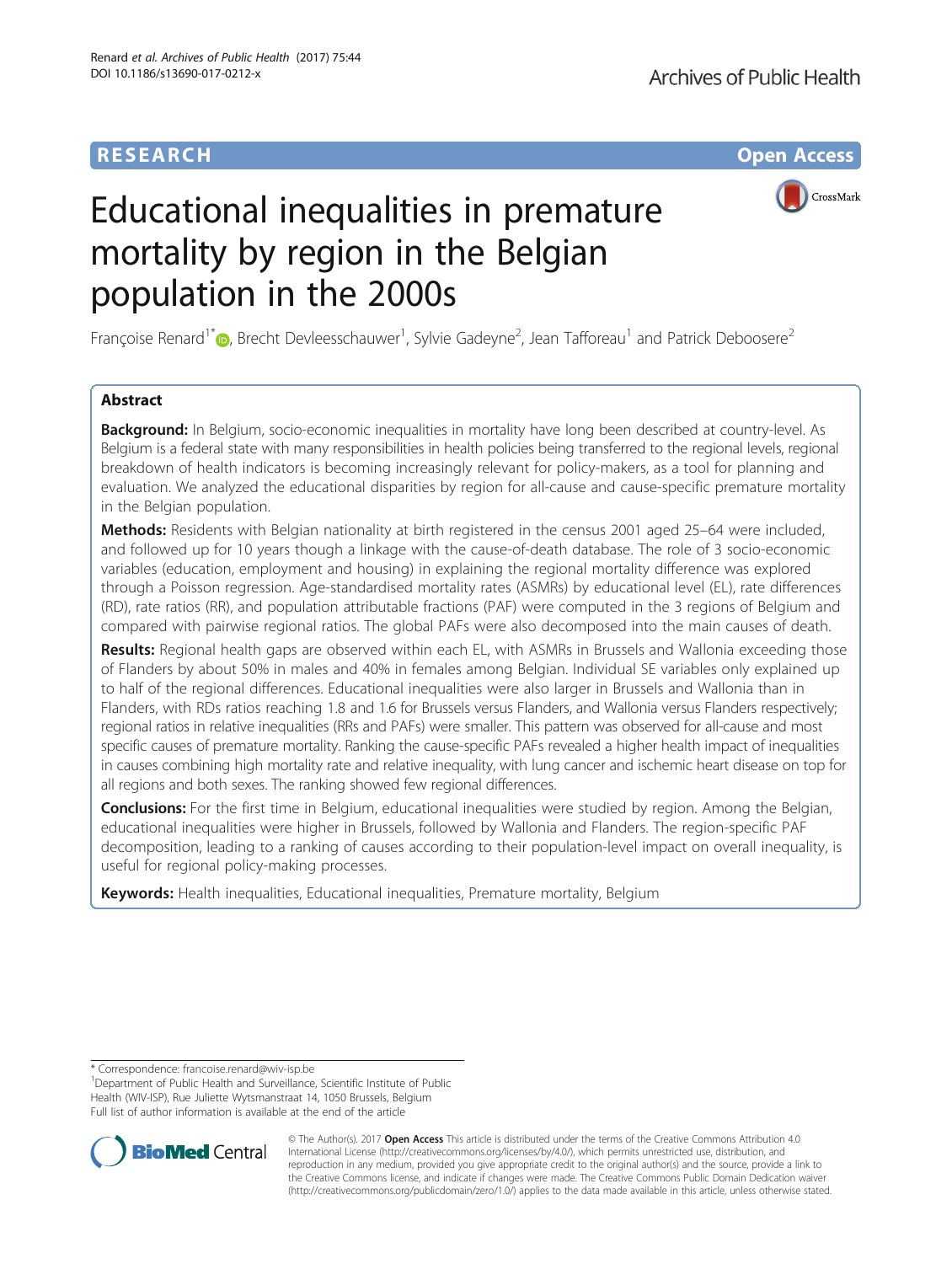#### Background

Socio-economic (SE) inequalities in health are a wellknown fact, and reducing them is a public health priority [[1](#page-14-0)–[3\]](#page-14-0) requiring careful monitoring [\[4\]](#page-14-0). In Belgium, SE inequalities in mortality, life and health expectancies have mostly been studied at country-level [\[5](#page-14-0)–[8](#page-14-0)]. In a previous study [[9](#page-14-0)], we focused on educational inequalities in allcause and cause-specific premature mortality and their evolutions from the 1990s to the 2000s in Belgium as a whole. However, country averages for health outcomes hide important within-country variations. As Belgium is a federal state with more and more responsibilities in health policies transferred to the regional level – i.e., the Flemish, the Brussels Capital, and the Walloon Region - the regional breakdown of health indicators is highly relevant for policymakers, not only as a possible mirror of different risk factor patterns but also as a tool for planning and evaluation.

While geographical disparities in mortality have been long and abundantly studied [[10](#page-14-0)–[17](#page-15-0)], up to now only two studies analyzed both the regional and SE disparities in mortality, yet with an aim to explain the geographical pattern of all-cause mortality [[18](#page-15-0), [19](#page-15-0)].

Building on our previous studies [[9, 10,](#page-14-0) [17](#page-15-0)] that described the regional and educational premature mortality gaps in the 2000s, this papers aims to assess regional disparities in all-cause and cause-specific premature mortality in the Belgian population.

The aim of this study is triple. First, we want to estimate which proportion of the regional disparities in premature mortality in the 2000s can be explained by individual socio-economic characteristics. Secondly, we aim to compare the relative, absolute and population-level educational inequalities in mortality by region and thirdly, estimate and rank, in each region, the potential population-level impact that would result from reducing inequalities in a selection of twelve important avoidable causes of death. The identification of these causes of death with the largest population-level inequalities is of particular public health relevance, as this information can help to set priorities in policies tackling health inequalities. To achieve this ranking, we perform a decomposition of the population attributable fraction (PAF) by causes of death.

#### Materials and methods

#### Data

The data used in the current study were obtained by linking a) the 2001 Belgian population census, b) the National Population Register, and c) the causes of death database for the period 2001–2011 [[5,](#page-14-0) [20](#page-15-0)]. Although a more recent census has been held in 2011, it has not been used as the databases linkages have not been performed yet.

The study population comprised all persons aged 25–64 at census, officially residing in Belgium, and having the Belgian nationality at birth ( $N = 4,556,830$  persons). First generation migrants (operationally defined as not having the Belgian nationality at birth) made up 17.5% of the census 2001 in the age group 25–64, with substantial differences by region (i.e., 9%, 50% and 22% in Flanders, Brussels and Wallonia, respectively). First generation migrants (henceforth referred to as "Migrants") experience lower mortality rates than people with Belgian nationality at birth (henceforth referred to as "Belgians") [\[21, 22\]](#page-15-0), for each educational level and each region (Additional file [1](#page-14-0): Table S1). In this study, we chose to focus on the Belgian population, which has been exposed since birth to the life conditions and health policies prevailing in Belgium. Furthermore, migrants represent a highly inhomogeneous population with various ethnic and socio-economic backgrounds and would therefore deserve a careful study by origin and ethnicity. The follow-up consisted of a 10 years period after the census (Table [1\)](#page-2-0).

This study included people aged 25–64 at census who were followed up for 10 years, except for the age group 60–64 for which the follow up time was censored at 70 years. Mortality before the age of 70 was defined as "premature mortality", for the sake of simplicity also referred to as "mortality" in the manuscript.

To assess the contribution of the individual socioeconomic (SE) status to regional mortality differences, we used a set of three SE variables: educational level (EL), employment status and housing status. EL was categorized according to the highest obtained degree using the International Standard Classification of Education (ISCED), version 1997 [\[23\]](#page-15-0). Three categories were created: lower secondary education or less (ISCED 0–2; "low"), higher secondary education (ISCED 3–4; "mid") and tertiary education (ISCED 5–6; "high"). The employment status was classified into 4 classes: "working, including students", "unemployed" (designating people getting unemployment allocations), "retired", and "not working, other". This last group, although quite heterogeneous with respect to the reasons for non-working, contains, in men, a large proportion of people with health problems, which probably reflect a health selection in the labor market (people in good health are more prone to work). The housing status was based on information regarding tenure status and housing quality. This variable consisted of six categories (low-, mid- and high-comfort tenants and low-, mid- and high comfort owners) and was measured at the household level [[24](#page-15-0), [25\]](#page-15-0). It can be considered as a good proxy for wealth.

To compare SE inequalities by region, we focused on educational level only. Educational attainment is a relatively stable measure of SE position, as usually achieved early in adulthood, and is usually of rather good quality [[26](#page-15-0)].

Causes of death were classified according to the International Classification of Diseases (ICD), version 10 [[27](#page-15-0)]. All-cause premature mortality was divided into two categories (avoidable and non-avoidable mortality) according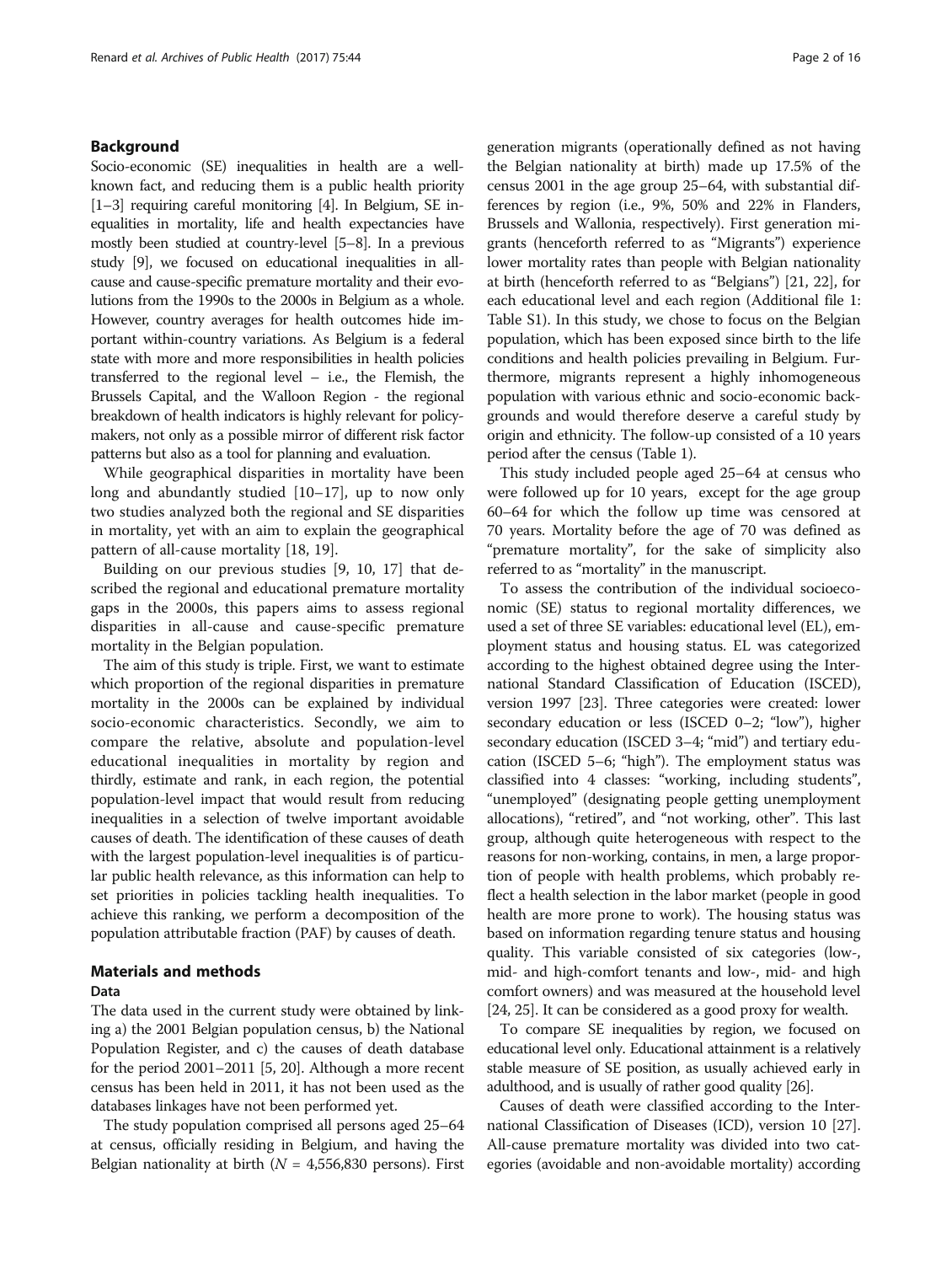<span id="page-2-0"></span>Table 1 Number of persons, of person-years of follow up and of deaths included in the follow up by region. Distribution by age, education level housing score and employment status, people of

| Belgian origin aged 25-64 at census, Belgium, follow up 2001-11 |            |                 |            |            |
|-----------------------------------------------------------------|------------|-----------------|------------|------------|
|                                                                 | Flanders   | <b>Brussels</b> | Wallonia   | Total      |
| N                                                               | 2,922,767  | 260,619         | 1,373,444  | 4,556,830  |
| %                                                               | 64.14      | 5.72            | 30.14      | 100.00     |
| Person-years of follow up                                       | 27,819,080 | 2,430,134       | 12,949,874 | 43,199,088 |
| Number of deaths                                                | 107,030    | 14,280          | 72,916     | 194,226    |
| Gender                                                          |            |                 |            |            |
| Male (%)                                                        | 50.4       | 48.5            | 49.6       |            |
| Female (%)                                                      | 49.6       | 51.5            | 50.4       |            |
| Education                                                       |            |                 |            |            |
| Low (%)                                                         | 36.8       | 29.2            | 39.0       |            |
| Mid (%)                                                         | 31.3       | 21.4            | 26.7       |            |
| High $(%)$                                                      | 27.5       | 40.2            | 27.1       |            |
| Missing (%)                                                     | 4.4        | 9.2             | 7.1        |            |
| Housing                                                         |            |                 |            |            |
| Tenant/Low comfort (%)                                          | 6.8        | 11.9            | 9.6        |            |
| Tenant/Mid comfort (%)                                          | 5.0        | 16.5            | 6.7        |            |
| Tenant/High comfort (%)                                         | 7.9        | 15.4            | 7.0        |            |
| Owner/Low comfort (%)                                           | 17.8       | 5.5             | 18.4       |            |
| Owner/Mid comfort (%)                                           | 6.9        | 8.0             | 7.9        |            |
| Owner/High comfort (%)                                          | 50.7       | 31.2            | 42.7       |            |
| Missing (%)                                                     | 4.9        | 11.5            | 7.6        |            |
| Employment status                                               |            |                 |            |            |
| Working (incl student) (%)                                      | 69.5       | 65.5            | 62.6       |            |
| Unemployed (%)                                                  | 3.6        | 7.6             | 8.8        |            |
| Retired (%)                                                     | 10.3       | 9.4             | 10.0       |            |
| Non-working (%)                                                 | 13.8       | 10.7            | 14.1       |            |
| Missing (%)                                                     | 2.7        | 6.7             | 4.5        |            |

mortality [[28\]](#page-15-0) also adopted by Eurostat [[29](#page-15-0)]. In addition, we divided the total premature mortality in four broad groups of causes of deaths (circulatory diseases, cancers, other natural causes of deaths and external causes), and further analyzed 12 avoidable causes of death with a high burden in Belgian society (lung cancer, lip, oral cavity and pharynx cancer, colorectal cancer, liver cancer, ischemic heart diseases (IHD), cerebrovascular diseases that were grouped with hypertension (HTA) as usually recommended [\[30, 31\]](#page-15-0), alcohol related deaths, diabetes, chronic obstructive pulmonary diseases (COPD), suicide, and transport accidents). In women, breast cancer was analyzed as well. The corresponding ICD10 codes are shown in Additional file [1](#page-14-0): Table S2. Analyses were performed separately for men and women as they have very different mortality levels.

to the recent UK Office of Statistics definition of avoidable

#### Analyses

#### Premature mortality rates by region and individual socioeconomic characteristics

We first computed in each region age-standardized mortality rates (ASMR) by EL, sex and cause of death, using the European population as reference population [[32](#page-15-0)].

Rates were expressed per 100,000 person-years (PYs); the PYs were calculated as the sum across all people included in the census cohort, of individual times between census date and either date of death, emigration date or last day of the study. People having emigrated were censored at emigration date. To take into account the ageing process during follow-up, age was introduced as a time-varying variable. Standard errors on rates were computed in Stata assuming a binomial distribution.

We first focused on regional rates, comparing ELspecific all-cause ASMRs between each pair (i, j) of regions (i.e., Brussels versus Flanders, Wallonia versus Flanders and Wallonia versus Brussels). For each EL  $(x = 1, \ldots, 4)$ , we calculated between-region rate differences,  $(ASMR_{i,x} - ASMR_{j,x})$ , as well as between-region rate excesses,  $([ASMR_{i,x}/ASMR_{j,x}]-1)$ , and used a z-test to assess statistical significance [\[33](#page-15-0), [34](#page-15-0)].

In order to assess together the regional pattern and the influence of individual SE variables on this pattern, we fitted three different Poisson regression models (Table [2\)](#page-3-0). In the first model, mortality was simply regressed against region, controlling for current age. In three variants of an intermediate model (models 2a, 2b, and 2c), each SE variable – EL, employment status and housing status – was added separately. As all three SE variables revealed to have a significant effect on overall mortality, they were introduced simultaneously in a multivariable model (model 3). This third model allowed assessing to which extent the individual SE level could explain the regional gaps in mortality. Cases with missing information were introduced as specific classes in the analyses.

#### Calculation of educational inequalities by region

Measuring inequalities is a complex issue [[35](#page-15-0)–[37](#page-15-0)]. Indeed, health inequality can be measured from several perspectives [\[38](#page-15-0)] – for instance a simple comparison of two social groups versus a population-wide perspective, or the measurement of absolute versus relative inequalities. As each inequality measure captures only a partial aspect of inequality, it is recommended to use a set of complementary indices [[36, 38, 39](#page-15-0)], preferably including simple absolute and relative pairwise measures along with measures summarizing inequalities across the whole population.

Within each region, three inequality indices were calculated for all-cause mortality, for each broad cause group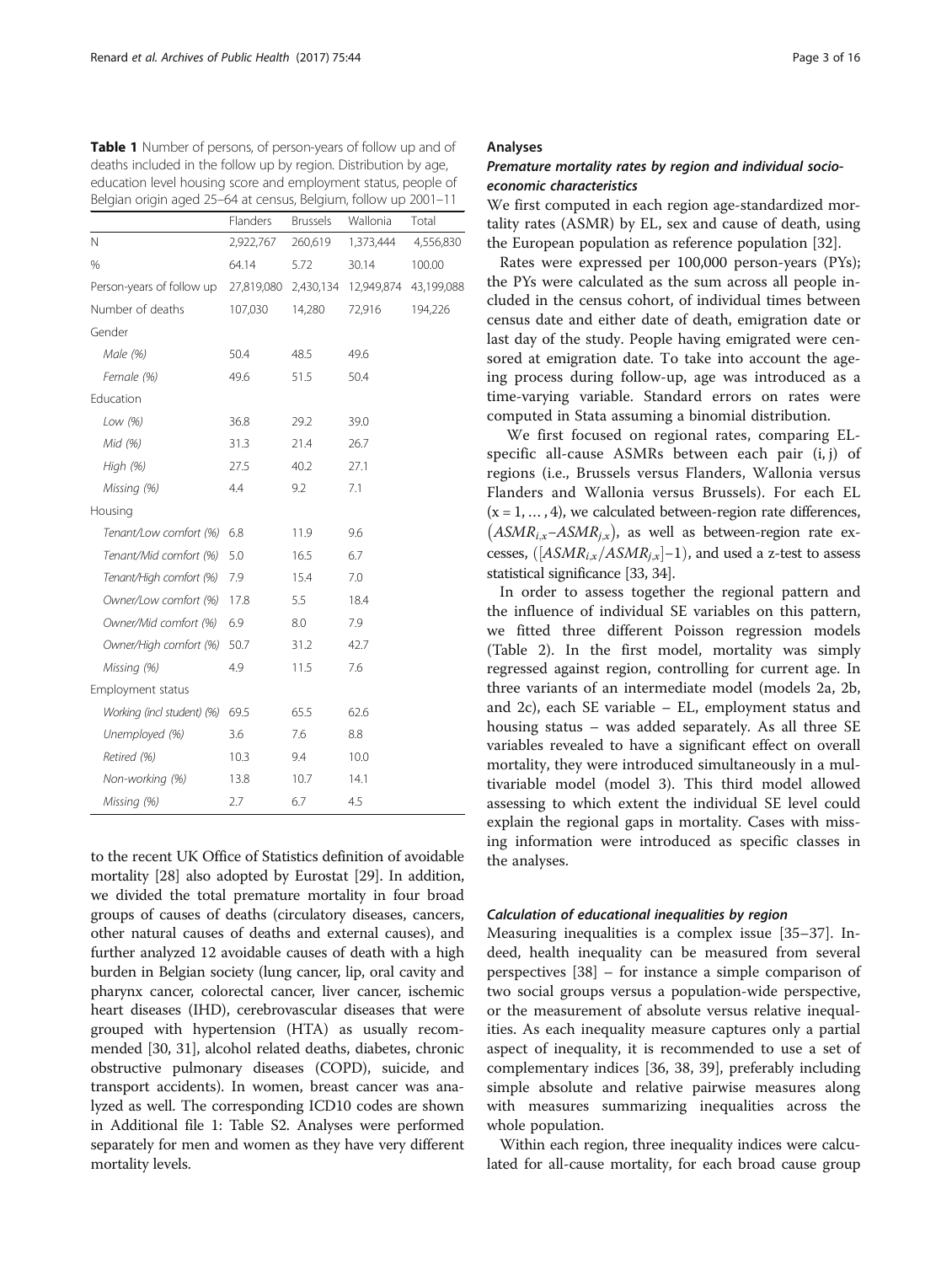<span id="page-3-0"></span>Table 2 Premature mortality: Rate Ratios and p-values for different Poisson regression models including age at inclusion in the cohort, region of residence, and SE variables (education level, employment status, housing score). People of Belgian nationality at birth aged 25–64 at census, Belgium, follow up 2001–11

|            |                    | Model 1 | p value | Model 2a | p value | Model 2b | p value | Model 2c | p value | Model 3 | p value |
|------------|--------------------|---------|---------|----------|---------|----------|---------|----------|---------|---------|---------|
| Men        |                    |         |         |          |         |          |         |          |         |         |         |
| Curage     |                    | 1.088   | < 0.001 | 1.083    | < 0.001 | 1.074    | < 0.001 | 1.092    | < 0.001 | 1.078   | < 0.001 |
| Region     | Bxl                | 1.539   | < 0.001 | 1.579    | < 0.001 | 1.404    | < 0.001 | 1.222    | < 0.001 | 1.254   | < 0.001 |
|            | Wal                | 1.543   | < 0.001 | 1.513    | < 0.001 | 1.452    | < 0.001 | 1.429    | < 0.001 | 1.390   | < 0.001 |
| Education  | Low                |         |         | 1.967    | < 0.001 |          |         |          |         | 1.373   | < 0.001 |
|            | Mid                |         |         | 1.470    | < 0.001 |          |         |          |         | 1.258   | < 0.001 |
|            | Missing            |         |         | 3.046    | < 0.001 |          |         |          |         | 1.469   | < 0.001 |
| Employment | Unempl.            |         |         |          |         | 2.582    | < 0.001 |          |         | 1.992   | < 0.001 |
|            | Retired            |         |         |          |         | 1.598    | < 0.001 |          |         | 1.455   | < 0.001 |
|            | Non working, other |         |         |          |         | 3.495    | < 0.001 |          |         | 2.688   | < 0.001 |
|            | Missing            |         |         |          |         | 3.290    | < 0.001 |          |         | 2.078   | < 0.001 |
| Housing    | Ten./Low comf      |         |         |          |         |          |         | 2.853    | < 0.001 | 2.071   | < 0.001 |
|            | Ten./Mid comf      |         |         |          |         |          |         | 2.966    | < 0.001 | 2.172   | < 0.001 |
|            | Ten./High comf     |         |         |          |         |          |         | 1.595    | < 0.001 | 1.477   | < 0.001 |
|            | Owner/Low comf     |         |         |          |         |          |         | 1.642    | < 0.001 | 1.408   | < 0.001 |
|            | Owner/Mid comf     |         |         |          |         |          |         | 1.599    | < 0.001 | 1.374   | < 0.001 |
|            | Missing            |         |         |          |         |          |         | 2.859    | < 0.001 | 1.852   | < 0.001 |
| Women      |                    |         |         |          |         |          |         |          |         |         |         |
| Curage     |                    | 1.085   | < 0.001 | 1.077    | < 0.001 | 1.068    | < 0.001 | 1.086    | < 0.001 | 1.071   | < 0.001 |
| Region     | Bxl                | 1.491   | < 0.001 | 1.555    | < 0.001 | 1.586    | < 0.001 | 1.238    | < 0.001 | 1.346   | < 0.001 |
|            | Wal                | 1.401   | < 0.001 | 1.393    | < 0.001 | 1.391    | < 0.001 | 1.310    | < 0.001 | 1.309   | < 0.001 |
| Education  | Low                |         |         | 1.718    | < 0.001 |          |         |          |         | 1.204   | < 0.001 |
|            | Mid                |         |         | 1.381    | < 0.001 |          |         |          |         | 1.155   | < 0.001 |
|            | Missing            |         |         | 2.697    | < 0.001 |          |         |          |         | 1.469   | < 0.001 |
| Employment | Unempl.            |         |         |          |         | 1.802    | < 0.001 |          |         | 1.516   | < 0.001 |
|            | Retired            |         |         |          |         | 1.785    | < 0.001 |          |         | 1.593   | < 0.001 |
|            | Non working, other |         |         |          |         | 2.193    | < 0.001 |          |         | 1.950   | < 0.001 |
|            | Missing            |         |         |          |         | 2.836    | < 0.001 |          |         | 1.888   | < 0.001 |
| Housing    | Ten./Low comf      |         |         |          |         |          |         | 2.422    | < 0.001 | 2.122   | < 0.001 |
|            | Ten./Mid comf      |         |         |          |         |          |         | 2.469    | < 0.001 | 2.200   | < 0.001 |
|            | Ten./High comf     |         |         |          |         |          |         | 1.509    | < 0.001 | 1.501   | < 0.001 |
|            | Owner/Low comf     |         |         |          |         |          |         | 1.477    | < 0.001 | 1.361   | < 0.001 |
|            | Owner/Mid comf     |         |         |          |         |          |         | 1.416    | < 0.001 | 1.326   | < 0.001 |
|            | Missing            |         |         |          |         |          |         | 2.521    | < 0.001 | 2.009   | < 0.001 |

and for each selected cause of premature mortality: namely, two pairwise inequality indices, i.e., the lowversus-high EL absolute rate difference (RD), calculated as  ${\rm ASMR}_{\rm low\ EL}$  –  ${\rm ASMR}_{\rm High\ EL}$  and rate ratio (RR), calculated as  $ASMR_{low\ EL}$  /  $ASMR_{High\ EL}$ , and one composite measure, i.e., the population attributable fraction (PAF), measuring the population impact of inequality on mortality. The global PAF indicates which fraction of all deaths would have been avoided (in people aged 25–64 at baseline) if the mortality of the total population were equal to the one observed in the highest EL. The global PAF is calculated as:

ASMR in the total population − ASMR in the highest EL Overall mortality in the total population

We also estimated the specific contributions of the 12 main avoidable causes of death to the PAF, by calculating the cause-specific PAFs. This measure indicates which fraction of all deaths would have been avoided (in people aged 25–64 at baseline) if the mortality from this cause in the whole population were equal to the one observed in the highest EL. The cause-specific PAFs are calculated as: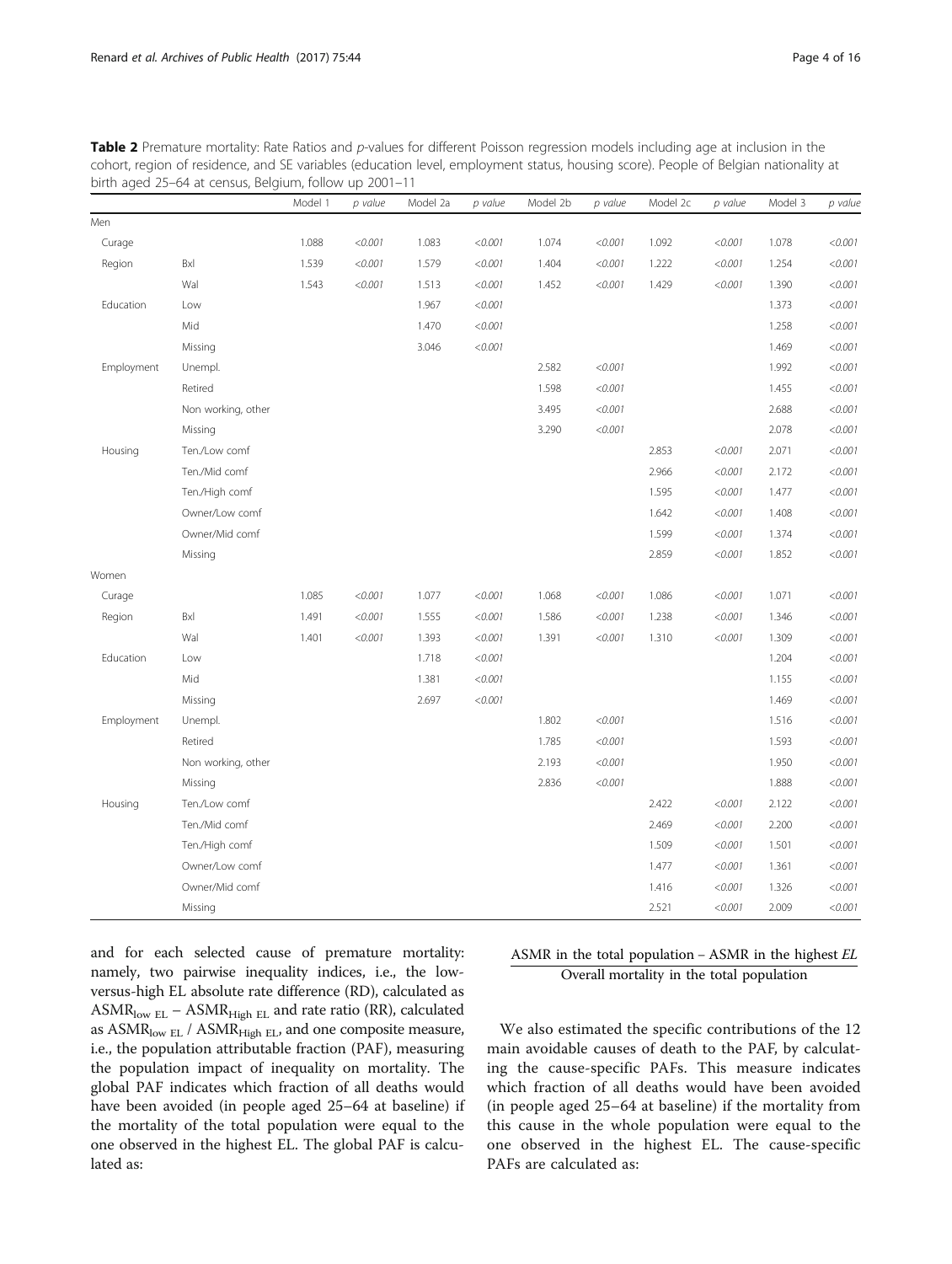ASMR for a specific cause in the total population − ASMR for a specific cause in the highest EL Overall mortality in the total population

Standard errors on the PAFs were calculated by a Monte Carlo simulation approach [[40\]](#page-15-0).

# Comparison of the magnitude of inequalities between the regions

The relative differences in region-specific educational RDs, RRs and PAFs were measured through three ratios (i.e. one for Brussels-Flanders, for Wallonia-Flanders and for Wallonia-Brussels), each calculated for all-cause and for cause-specific mortality. For instance, the Brussels-Flanders RD ratio was computed by dividing the educational RD in Brussels by the educational RD in Flanders; the Brussels-Flanders RR ratio was computed by dividing the educational RR in Brussels by the educational RR in Flanders. The statistical significance of these comparisons was calculated according to Altman's method [\[41\]](#page-15-0).

Analyses were performed in Stata version 14, and in R version 3.4.0.

#### Results

#### Basic characteristics of the population by region

Table [1](#page-2-0) reveals clear regional differences with respect to individual SE features in our study population. Brussels is characterized by a higher proportion of higher educated individuals compared with the two other regions, whereas Flanders shows a higher housing score than Wallonia and Brussels (with a smaller proportion of owners in Brussels) and a lower rate of unemployment. It is also noteworthy that the proportion of missing values for the SE variables is lowest in Flanders.

### Premature mortality rates by region and socio-economic characteristics

Figure 1 shows the total and the EL-specific ASMRs by region for the total Belgian population (detailed numbers in Additional file [1](#page-14-0): Table S1, middle part). In the Walloon region, the ASMR was 54% higher than in Flanders among males and 40% higher among females, while in Brussels the ASMR was respectively 52% and 48% higher compared with Flanders. Similarly, all EL-specific ASMRs were higher in Wallonia and Brussels than in Flanders both among men and women, particularly in the lowest EL. In men, ASMRs were higher in Brussels than in Wallonia for the low and mid ELs, but lower than in the Walloon Region for the highest EL. In women, the ASMRs were higher in Brussels than in Wallonia for all ELs. Cause-specific ASMRs by region and regional differences are displayed in Additional file [1:](#page-14-0) Table S3. The respective effects of three individual SE variables on the regional effect were explored through several Poisson models and summarized in Table [2](#page-3-0). Compared to the first basic model, containing region and age only, models 2a, 2b and 2c revealed that all three SE variables had an important and statistically significant effect on the mortality rates (RR between 1.5 and 3.2). In addition, the SE variables had a significant impact on regional mortality differences. This confounding effect varied by SE dimension and gender: 1) after adjusting for education (model 2a), the RR for Brussels versus Flanders increased slightly (which was expected given the higher proportion of the higher educated in Brussels); 2) adjusting for employment status (model 2b) reduced regional differences in males both in Brussels and the Walloon region compared with Flanders (the RR

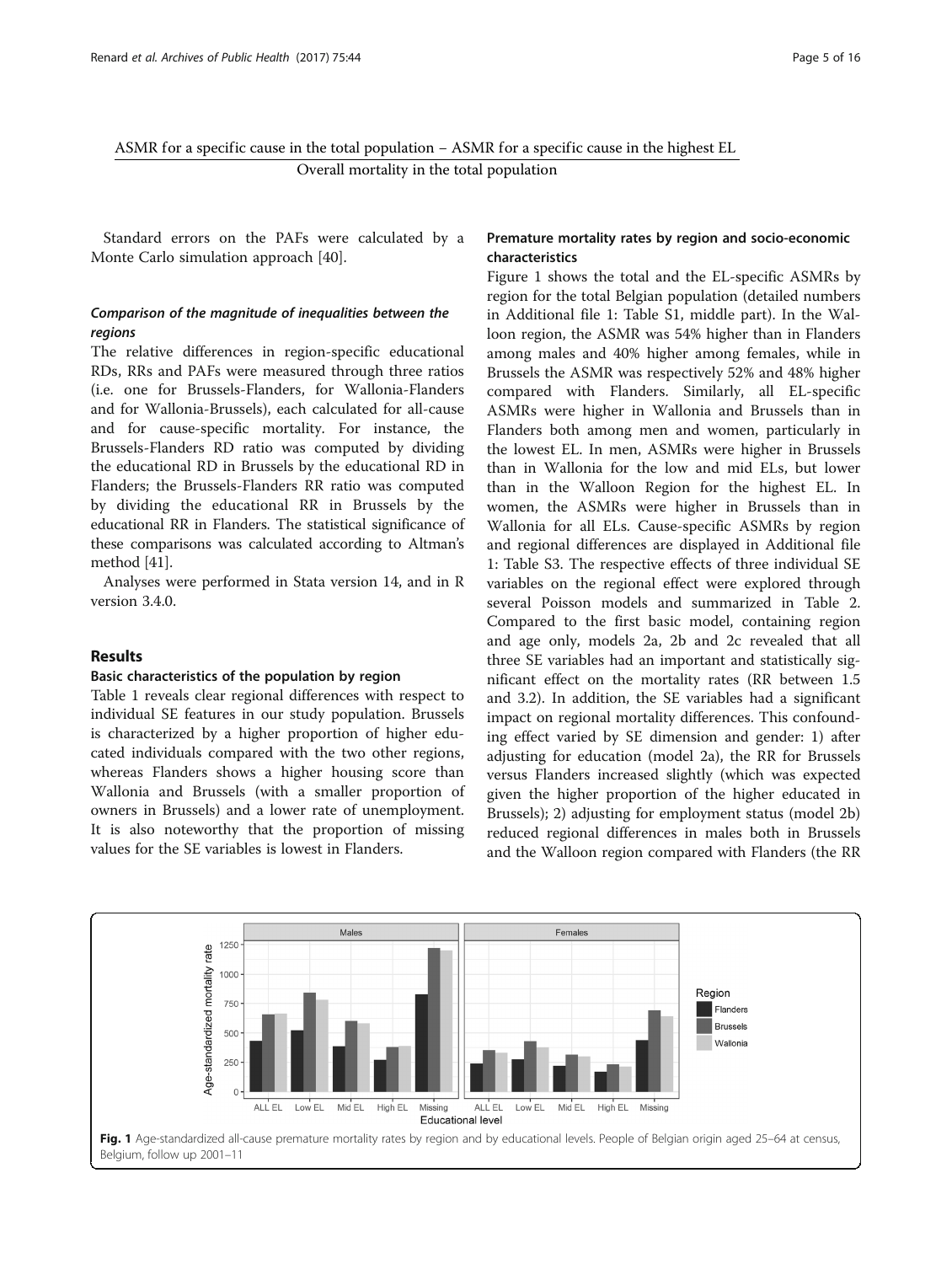decreased from 1.54 to 1.40 and from 1.53 to 1.40 respectively), but slightly increased the regional RRs in women; 3) introducing the housing score (model 2c) substantially decreased (up to 50% in Brussels) the regional RRs both among men and women. Model 3 showed the combined effect of all three SE variables on regional differences, that all remained significant.

#### Inequality indices by region

# Educational rate differences (RDs) and rate ratios (RRs) by region

Absolute inequalities (RDs): Tables [3](#page-6-0) and [4](#page-8-0) (left part) show the pairwise educational RDs by region, for all-cause mortality, broad classes of causes and cause-specific premature mortality for men and women. In men, the allcause and most cause-specific educational RDs were very important in all three regions; in women, the RDs were somewhat smaller than in men, given the lower ASMRs.

In both sexes, the RDs differed considerably between regions. The highest RDs were observed in Brussels, followed by Wallonia and Flanders. All-cause mortality RDs were equal to 464, 395 and 252 in males and 196, 164 and 107 in females, in Brussels, Wallonia and Flanders, respectively.

The ratios between the region-specific educational RDs for all-cause mortality were almost identical for men and women: 1.84, 1.57 and 0.85 in men and 1.83, 1.52 and 0.83 in women for Brussels-Flanders, Wallonia-Flanders and Wallonia-Brussels respectively.

In cause-specific mortality, educational RDs were most pronounced in Brussels as well. Particularly, the Brussels-Flanders ratios were elevated with RDs higher than 3 for alcohol-related deaths, liver cancer, diabetes, mental and neurological diseases in men. For most of these causes, the mid versus high Brussels-Flanders RD ratios were very high too.

The Wallonia-Flanders RDs ratios were slightly smaller than the Brussels-Flanders RDs ratios; and most of the Brussels-Wallonia RDs ratios were not statistically significant.

A notable exception to this general picture was the RDs of transport accidents mortality, a very rare cause of death in Brussels. For prostate cancer, the Brussels versus Flanders RD ratio was reversed but not significant. Furthermore the RDs were slightly higher in Wallonia than in Brussels for COPD. In women, the cause-specific regional differences in RDs exceeded 3 also for alcohol-related deaths (Brussels versus Flanders and Wallonia versus Flanders) and lip-oral cavity-pharynx cancers.

Relative inequalities (RRs): the ratios between regionspecific educational RRs (Tables [3](#page-6-0) and [4](#page-8-0), right part) were smaller than the above described ratios between educational RDs: for the all-cause mortality and for Brussels-

Flanders, Wallonia-Flanders and Wallonia-Brussels they are respectively equal to 1.15, 1.04 and 0.91 in men, and 1.12, 1.07 and 0.96 in women. The Brussels-Flanders RR ratios in men were higher for cancers (highest ratios observed for lip-oral cavity and pharynx and liver cancers) and circulatory diseases than for other natural deaths, with however high RRs ratios for diabetes, mental and neurological diseases and alcohol-related deaths. The Wallonia-Flanders ratios were more moderate, exceeding 1.3 only for COPD. In women, most cause-specific RRratios comparing regions were not significant.

# Population attributable fractions (PAF) and their decomposition into specific causes by region

In males, the fraction of all deaths that would have been avoided if the mortality of the total population were equal to the one observed in the highest EL (the total PAF) was respectively 13% and 11% higher in Brussels and Wallonia than in Flanders. In females, the PAFs of Brussels and Wallonia exceeded the one of Flanders with respectively 14 and 20% (Table [5\)](#page-10-0).

The analysis of the cause-specific contribution to the PAF by region (Table [5](#page-10-0)), revealed that among men the contribution of lung cancer to educational inequalities was higher in Flanders (7.0%) than in the other regions (5.3% and 6.0% respectively in Brussels and Wallonia), while that of COPD, alcohol-related deaths, diabetes and mental/neurological diseases was higher in Wallonia and Brussels than in Flanders.

In women, the specific contribution to the PAFs of COPD, alcohol-related deaths and mental-neurological diseases was higher in Wallonia than in Flanders, while that of alcohol-related mortality and lip, oral cavity and pharynx cancers were higher in Brussels than in Flanders.

# Ranking of the causes of death based on their impact on inequalities

The ranking of the specific contribution of each detailed cause, by sex and region, is shown in Fig. [2.](#page-11-0) In men, the ranking of the main contributors was quite similar between regions, with lung cancers and ischemic heart diseases at the top. Alcohol-related deaths and mental/ neurological diseases contributed more to the PAFs in Wallonia and Brussels than in Flanders, while transport accidents contributed much less to the PAF in Brussels than in the other regions.

In women, ischemic heart diseases ranked first in Wallonia, followed by lung cancer. In Flanders, they ranked equally. In Brussels, lung cancer ranked as first contributor to the PAF. Colorectal cancer ranked lower in Wallonia and Brussels than in Flanders.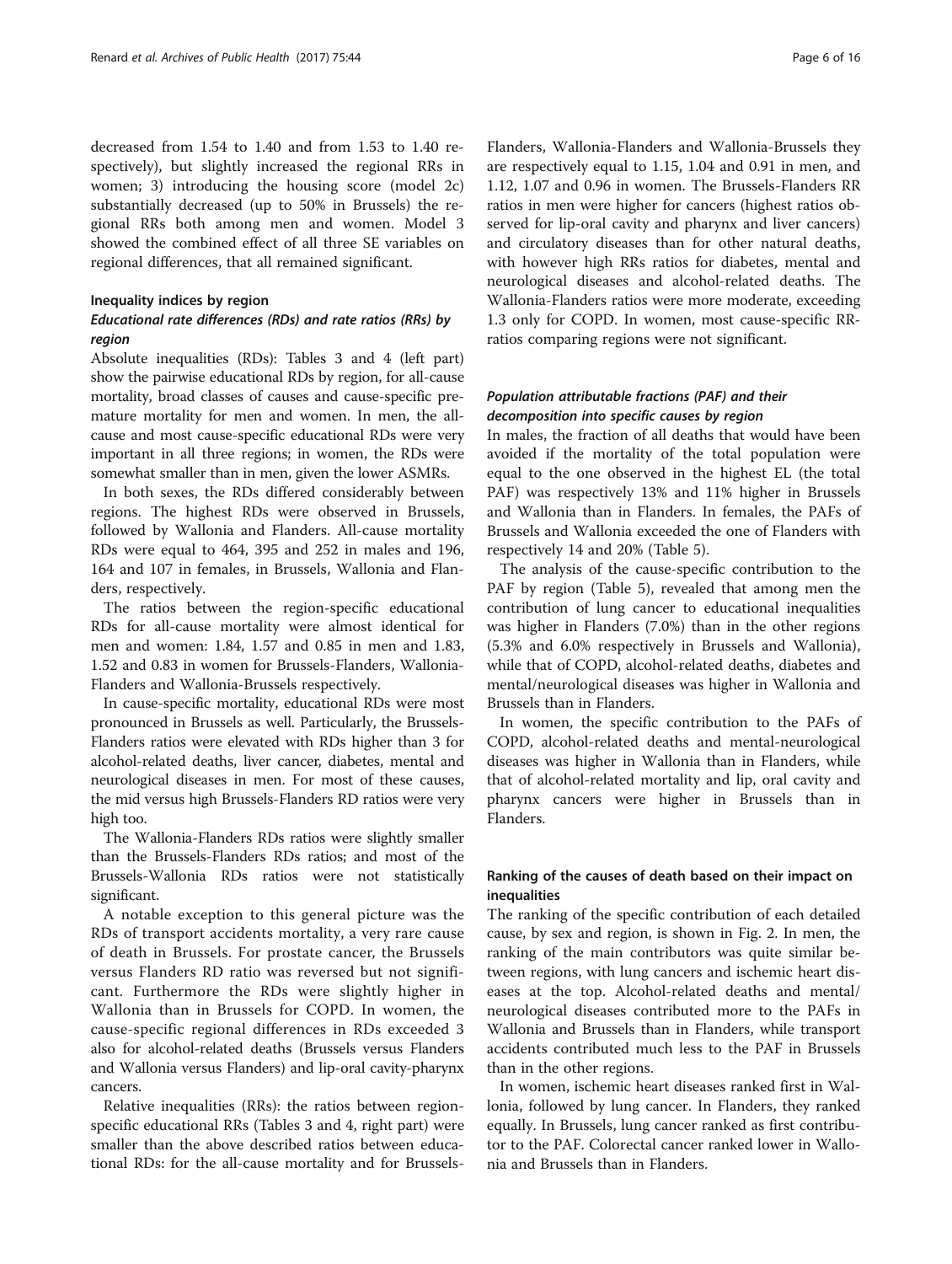<span id="page-6-0"></span>Table 3 All cause and cause-specific premature mortality by region: low and mid versus high educational level rate differences and rate ratio, males of Belgian origin aged 25-64 at Table 3 All cause-specific premature mortality by region: low and mid versus high educational level rate differences and rate ratio, males of Belgian origin aged 25–64 at

|                      | census, Belgium, follow up 2001-11 |              |                       |                 |                         |                                                       |                     |                                           |          |                       |   |                       |                |                         |                                                        |                    |                     |          |                         |        |
|----------------------|------------------------------------|--------------|-----------------------|-----------------|-------------------------|-------------------------------------------------------|---------------------|-------------------------------------------|----------|-----------------------|---|-----------------------|----------------|-------------------------|--------------------------------------------------------|--------------------|---------------------|----------|-------------------------|--------|
|                      |                                    |              |                       | Rate Difference |                         |                                                       |                     |                                           |          |                       |   | Rate Ratio            |                |                         |                                                        |                    |                     |          |                         |        |
|                      | Males                              |              | $\frac{\alpha}{\Box}$ | $\mathbb{R}$    | $\overline{\mathbb{R}}$ | ratio<br>$\frac{1}{\sqrt{2}}$<br>Q<br>$B\overline{X}$ | σ                   | $Wal - Fal$<br>ratio<br>RD.               | $\sigma$ | ratio<br>Wal-Bxl<br>e | σ | $\frac{\sigma}{\Box}$ | $\geq$         | Wal                     | ratio<br>$BxI - FIa$<br>$\underset{\text{R}}{\approx}$ | $\sigma$           | RR ratio<br>Wal-Fla | $\sigma$ | RR ratio<br>$Wal - BxI$ | σ      |
| All-Cause            | ALL CAUSES                         | $_{\rm low}$ | 252.0                 | 464.2           | 394.7                   | 1.84                                                  | ***                 | ŗ.                                        |          | 0.85                  | ¥ | $\overline{0}$        | 2.2            | 2.0                     | 1.15                                                   | ***                | 1.04                |          | $\overline{60}$         | $\ast$ |
|                      |                                    | Nid          | 116.1                 | 221.1           | 193.8                   | $\odot$                                               | $***$               | Ğ.                                        | $***$    | 0.88                  |   | 4.                    | $\frac{6}{1}$  | $\frac{5}{1}$           | $\overline{1}$ .11                                     | $* *$              | $\overline{0}$      |          | 0.95                    | S      |
|                      | Avoidable                          | ΓOΜ          | 195.3                 | 340.9           | 289.6                   | 75                                                    | ***                 | $\stackrel{\textstyle\circ}{\rightarrow}$ | 美米米      | 0.85                  |   | ಸ                     | 24             | 2.2                     | 1.14                                                   | 米米                 | $\overline{O}$      | č        | 0.89                    | 柔      |
|                      |                                    | Nid          | 92.0                  | 167.2           | 139.6                   | 85                                                    | ***                 | S.                                        |          | 0.83                  | ᇰ | LN.                   | Ξ              | $\frac{6}{1}$           | $\Xi$                                                  |                    | $\overline{O}$      | č        | 0.92                    | ᇰ      |
|                      | Not Avoidable                      | NO7          | 56.7                  | 123.3           | 105.1                   | 21Z                                                   | ***                 | 85                                        | ***      | 0.85                  | ᇰ | Φ,                    | Ο.             | $\frac{\infty}{\infty}$ | 1.19                                                   | 米米                 | $\ddot{z}$          | $***$    | 0.94                    | S      |
|                      |                                    | Nid          | 24.0                  | 53.8            | 54.2                    | 2.24                                                  | ŧ                   | 2.26                                      | ***      | $\overline{0}$        |   | w.                    | ₫.             | Ξ.                      | $\Xi$                                                  | č                  | $\sum$              |          | $\overline{a}$          | č      |
| <b>Broad Classes</b> | ALL CANCERS                        | VO7          | 79.4                  | 140.8           | 1094                    | E                                                     | ***                 | 38                                        | ł        | 0.78                  |   |                       | 2.0            | $\frac{8}{1}$           | $\overline{121}$                                       | $*$                | 1.06                |          | 0.88                    |        |
|                      |                                    | Nid          | 36.7                  | 69.9            | 48.3                    | $\overline{Q}$                                        | ŧ                   | $\ddot{\mathcal{S}}$                      |          | 0.69                  | ō | w.                    | $\frac{5}{1}$  | Ξ                       | 1.15                                                   |                    | $\overline{0}$      | č        | 0.89                    | ᇰ      |
|                      | ALL CIRCULAT. DIS.                 | $_{\rm low}$ | 56.7                  | 106.9           | 86.2                    | 89                                                    | ***                 | S.                                        | ***      | 0.81                  |   | S                     | 24             | 2.2                     | 123                                                    | 米米                 | $\odot$             |          | 0.88                    | ᇰ      |
|                      |                                    | Nid          | 26.1                  | 50.6            | 43.5                    | ġ.                                                    | $\frac{*}{*}$       | $\infty$                                  | $***$    | 0.86                  | č | LŊ.                   | $\overline{1}$ | $\frac{6}{1}$           | 1.16                                                   | ᇰ                  | 091                 | ᇰ        | 0.94                    | SU     |
|                      | <b>OTH.NAT.DEATHS</b>              | <b>NO7</b>   | 60.4                  | 148.2           | 132.2                   | 2.45                                                  | ***                 | 2.19                                      | ***      | 0.89                  | č | 20                    | 23             | 2.2                     | 1.14                                                   | $\mathbf{\hat{x}}$ | 1.08                |          | 0.94                    | č      |
|                      |                                    | Nid          | 23.9                  | 73.3            | 64.8                    | 3.07                                                  | ***                 | 2.71                                      | ***      | 0.88                  | č | 4                     | $\overline{1}$ | $\frac{6}{1}$           | $\overline{117}$                                       | $\star$            | 113                 |          | 0.96                    | SU     |
|                      | EXTERNAL CAUSES                    | $_{\rm low}$ | 55.5                  | 68.3            | 66.8                    | 23                                                    | S                   | $\widetilde{\mathcal{L}}$                 |          | 0.98                  | č | LN.                   | 2.2            | $\overline{21}$         | 0.89                                                   | č                  | 0.83                | 清潔       | 0.94                    | SU     |
|                      |                                    | Nid          | 29.4                  | 27.2            | 37.2                    | 0.93                                                  | S                   | 27                                        |          | 1.36                  | N | œ                     | $\frac{5}{1}$  | $\frac{6}{1}$           | 0.83                                                   | 흐                  | 0.89                |          | 1.08                    | S      |
| Detailed             | Lung Ca                            | <b>NO7</b>   | 44.8                  | 62.2            | 58.8                    | 1.39                                                  |                     | $\tilde{\cdot}$                           |          | 0.95                  | N | ∽.                    | 27             | 26                      | 1.07                                                   | č                  | 1.05                | Ξ        | 0.97                    | č      |
|                      |                                    | Nid          | 19.6                  | 27.0            | 25.4                    | 1.38                                                  | č                   | 29                                        | ᇰ        | 0.94                  | N | ب                     | D              | $\overline{1}$          | 105                                                    | č                  | 1.02                | č        | 0.98                    | S      |
|                      | Colorectal Ca                      | $_{\rm low}$ | $\overline{3.1}$      | 5.6             | 2.1                     | 3.11                                                  |                     | 0.69                                      | š        | 0.22                  |   |                       | $\frac{8}{10}$ | $\supseteq$             | 1.43                                                   | sk.                | 0.93                | č        | 0.65                    |        |
|                      |                                    | Mid          | 3.0                   | $\overline{4}$  | $\tilde{=}$             | 1.35                                                  | č                   | 0.43                                      | č        | 0.32                  | S | Ņ                     | $\tilde{=}$    | Ξ                       | 1.07                                                   | č                  | 0.89                | č        | 0.83                    | č      |
|                      | Lip-Or.Cav-Phar.Ca                 | $_{\rm low}$ | $\overline{51}$       | 123             | 83                      | 2.40                                                  | 类                   | 1.63                                      | $*$      | 0.68                  | č | ಸ                     | 3.0            | 25                      | 147                                                    | 흐                  | 1.23                | č        | 0.84                    | rs     |
|                      |                                    | Nid          | 2.2                   | $_{\odot}$      | $\frac{1}{4}$           | 2.75                                                  | č                   | S3                                        | ᇰ        | 0.67                  | č | Lŋ                    | 2.0            | $\geq$                  | $\widetilde{\mathcal{E}}$                              | č                  | 1.20                | č        | 0.87                    | S      |
|                      | LiverCancer                        | $_{\rm low}$ | $\overline{C}$        | $3.8\,$         | 2.3                     | 3.80                                                  | č                   | 2.28                                      | š        | 0.60                  | č |                       | ΓI             | Ξ.                      | $\overline{131}$                                       | č                  | 1.08                | č        | 0.82                    | č      |
|                      |                                    | Nid          | $\overline{C}$        | 5.1             | $\sum$                  | 4.22                                                  | č                   | <b>1.39</b>                               | č        | 0.33                  | č | 4.                    | $\overline{0}$ | $\frac{3}{2}$           | 1.42                                                   | č                  | 0.95                | č        | 0.67                    | č      |
|                      | Prostate Ca                        | $_{\rm low}$ | $\Xi$                 | $-1.3$          | 2.4                     | $-1.24$                                               | č                   | 2.23                                      | č        | $-1.80$               |   |                       | $\frac{8}{2}$  | Ξ.                      | 0.66                                                   | č                  | 1.20                | č        | $\frac{18}{1}$          |        |
|                      |                                    | Nid          | $\rm _{O}$            | $\frac{6}{10}$  | $\overline{1}$          | 1.61                                                  | š                   | 3.00                                      | č        | $\overline{87}$       | č | Ξ.                    | Ξ              | $\tilde{c}$             | 02                                                     | č                  | $\frac{3}{2}$       | č        | $\Xi$                   | č      |
|                      | Isc.Heart Dis.                     | <b>NO7</b>   | 28.8                  | 50.4            | 45.4                    | 1.75                                                  | ***                 | 57                                        | ł        | 0.90                  | E | ä                     | 2.4            | 23                      | 1.14                                                   | č                  | 1.09                | č        | 0.96                    | č      |
|                      |                                    | Nid          | 12.8                  | 22.2            | 20.5                    | .73                                                   | ᇰ                   | 1.60                                      | ŧ        | 0.92                  | N | LN.                   | $\frac{6}{1}$  | $\frac{6}{1}$           | 1.08                                                   | č                  | 106                 | č        | 0.98                    | č      |
|                      | Cer.vasc.Dis/HTA                   | $_{\rm low}$ | $87\,$                | 16.0            | 14.4                    | sä                                                    | $\ast$              | 1.66                                      | ***      | 0.90                  | č | σ,                    | 5<br>$\sim$    | 20                      | 1.32                                                   | č                  | $\overline{5}$      | č        | 0.83                    | č      |
|                      |                                    | Nid          | 3.5                   | 13.2            | 7.7                     | 3.71                                                  |                     | 2.17                                      |          | 0.58                  | č | 4.                    | 2.2            | $\frac{8}{1}$           | $\overline{63}$                                        | $\ast$             | 15                  | č        | $\overline{0.71}$       | č      |
|                      | Cop.d                              | VO7          | 12.8                  | 26.0            | 27.7                    | 2.03                                                  | ***                 | 2.16                                      | ***      | 1.06                  | č | O,                    | S<br>4.        | 5                       | $\overline{117}$                                       | č                  | $33$                |          | 1.13                    | č      |
|                      |                                    | Nid          | 3.5                   | 9.2             | 7.9                     | 2.61                                                  | $\overline{\Delta}$ | 2.25                                      | ∗        | 0.86                  | č | œ                     | 2.2            | 22                      | 1.26                                                   | č                  | 1.22                | ns       | 0.97                    | č      |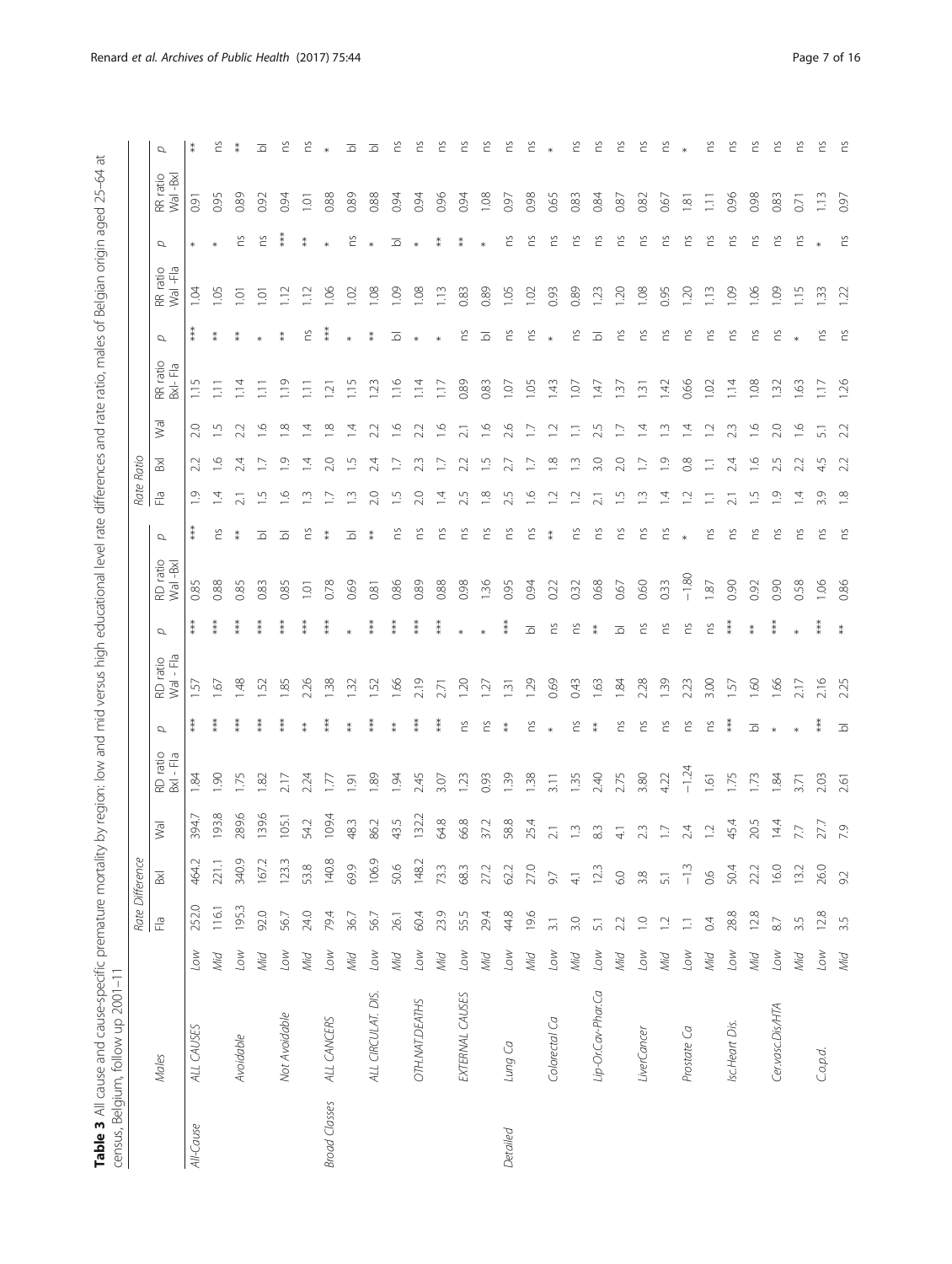| Table 3 All cause and cause-specific premature mortality by region: low and mid versus high educational level rate differences and rate ratio, males of Belgian origin aged 25-64 at<br>census, Belgium, follow up 2001-11 (Continued) |            |                     |                  |      |             |        |               |       |      |       |                 |                  |                  |                |        |               |        |                 |        |
|----------------------------------------------------------------------------------------------------------------------------------------------------------------------------------------------------------------------------------------|------------|---------------------|------------------|------|-------------|--------|---------------|-------|------|-------|-----------------|------------------|------------------|----------------|--------|---------------|--------|-----------------|--------|
| Alc. Rel Dth                                                                                                                                                                                                                           | LOW        | $\overline{\infty}$ | $\frac{31.6}{5}$ | 21.1 | 3.91        | ***    | 2.62          | ***   | 0.67 | *     | $\overline{1}$  | 23               | œ                | $\cdot$ 37     | *      | Ξ.            | ns     | 0.76            | $\ast$ |
|                                                                                                                                                                                                                                        | Nid        | 47                  | 23.7             | 16.6 | 5.06        | ***    | 3.55          | ***   | 0.70 | ms    | $\overline{4}$  | 2.0              | $\frac{9}{1}$    | F,             | $\ast$ | $\frac{1}{4}$ | ms     | 80              | rs     |
| Diabetes                                                                                                                                                                                                                               | LOW        | 2.8                 | 9.0              | 6.9  | 3.23        | $*$    | 2.46          | ***   | 0.76 | ns    | 22              | 3.6              | 2.5              | 65             | č      | 115           | ns     | 0.70            | rs     |
|                                                                                                                                                                                                                                        | Nid        |                     |                  | 4.3  | $-57$       | č      | 4.04          | **    | 2.57 | ns    | $\frac{5}{1}$   | $\frac{5}{1}$    | 2.0              | S              | ns     | 1.34          | ns     | $\bar{2}$       | rs     |
| Mental/neurol. Dis                                                                                                                                                                                                                     | Low        | 93                  | 28.6             | 21.9 | 3.06        | ***    | 2.35          | ***   | 0.77 | ns    | 20              | 3.4              | 2.2              | ĒΙ             | $*$    | Ξ             | ns     | 0.65            | ×      |
|                                                                                                                                                                                                                                        | Nid        | 37                  | 17.9             | 11.4 | 4.88        | ***    | 3.13          | ***   | 0.64 | ns    | $\overline{4}$  | 2.5              | $\frac{0}{1}$    | .80            | ∗      | <b>ELI</b>    | ns     | 0.65            |        |
| Ill Defined                                                                                                                                                                                                                            | <b>NO7</b> | 43                  | 16.2             | 12.8 | 3.79        | $\ast$ | 2.99          | ***   | 0.79 | ns    | $\Box$          | 23               | $\overline{2.1}$ | 35             | ns     | 1.26          | $\ast$ | 0.93            | rs     |
|                                                                                                                                                                                                                                        | Nid        |                     | $\overline{6}$   | 6.9  | 2.95        | rs     | 3.32          | $* *$ | 1.12 | ns    | $\tilde{=}$     | $\frac{5}{1}$    | $\circ$          | $\overline{a}$ | č      | $-20$         | ns     | $\frac{8}{2}$   | rs     |
| Suicide                                                                                                                                                                                                                                | <b>MO7</b> | 28.7                | 34.9             | 31.9 | $\bar{\Xi}$ | č      | $\Xi$         | ns    | 0.92 | ns    | 23              | 2.0              | 2.0              | 0.87           | ms     | 0.86          |        | 0.99            | S      |
|                                                                                                                                                                                                                                        | Nid        | 14.6                | 164              | 18.6 | 1.12        | č      | 1.27          | ns    | 1.13 | ns    | $\overline{1}$  | $\frac{5}{1}$    | $\frac{6}{1}$    | 0.88           | rs     | 0.94          | ns     | $\overline{10}$ | rs     |
| Transport Acc.                                                                                                                                                                                                                         | <b>NO7</b> | 14.0                | $\overline{71}$  | 17.4 | 0.51        | *      | 1.25          | ns    | 2.44 | $* *$ | 27              | $\overline{2.1}$ | $\overline{21}$  | 0.76           | ms     | 0.78          | ᇰ      | $\ddot{\circ}$  | rs     |
|                                                                                                                                                                                                                                        | Nid        | 9.0                 | 2.7              | 10.5 | 0.30        |        | $\frac{1}{2}$ | ns    | 3.90 | $* *$ | $\overline{21}$ | $\overline{4}$   | $\overline{1}$   | 0.66           | ns     | 0.80          | ᇰ      | 1.20            | č      |

Significance codes: 0 "\*\*\* 0.001 "\* 0.01 " 0.05 'bl' [borderline] 0.1 'ns' [non significant] 1 Significance codes: 0 '\*\*\*' 0.001 '\*\*' 0.01 '\*' 0.05 'bl' [borderline] 0.1 'ns' [non significant] 1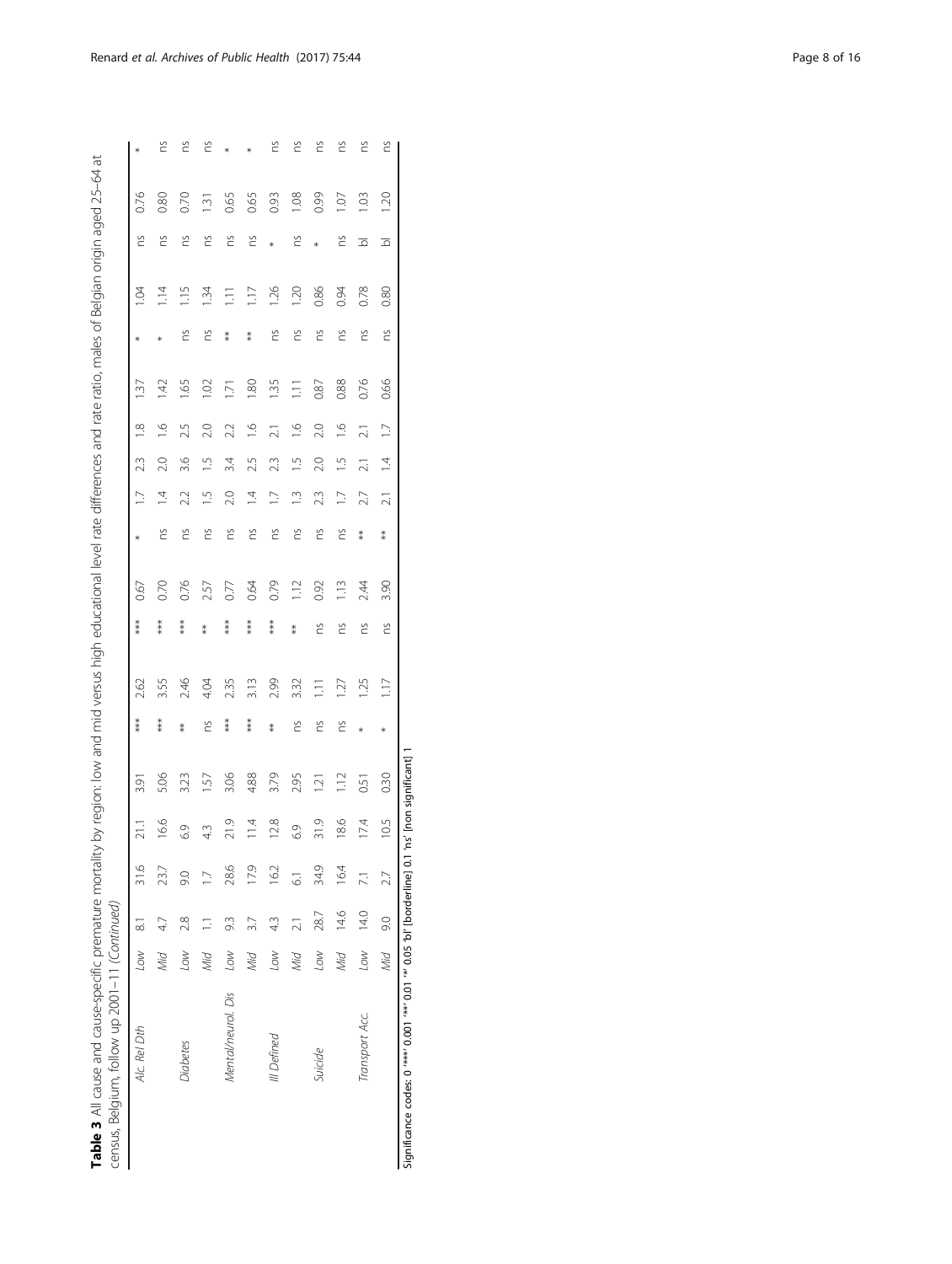Table 4 All-cause and cause-specific premature mortality by region: low and mid versus high education level Rate Differences and Rate Ratio, females of Belgian origin aged<br>After a construct for a construction of the constr Table 4 All-cause and cause-specific premature mortality by region: low and mid versus high education level Rate Differences and Rate Ratio, females of Belgian origin aged

<span id="page-8-0"></span>

|                      | 25-64 at census, Belgium, follow up 2001-11 |              |                         |                             |                         |                                                                                                                     |       |                                      |          |                        |          |                       |                         |                      |                     |                    |                         |   |                        |    |
|----------------------|---------------------------------------------|--------------|-------------------------|-----------------------------|-------------------------|---------------------------------------------------------------------------------------------------------------------|-------|--------------------------------------|----------|------------------------|----------|-----------------------|-------------------------|----------------------|---------------------|--------------------|-------------------------|---|------------------------|----|
|                      |                                             |              | Rate Ratio              |                             |                         |                                                                                                                     |       |                                      |          |                        |          | Rate Ratio            |                         |                      |                     |                    |                         |   |                        |    |
|                      | Females                                     |              | $\frac{\alpha}{\Box}$   | $\mathbb{B}\times$          | $\overline{\mathbb{R}}$ | ratio<br>$\frac{1}{\sqrt{2}}$<br>$\mathop \mathrel{\odot}\limits_{}^{\mathrel{\mathop{\cup}}\limits}$<br>$B \times$ | σ     | $Wal - Fal$<br>ratio<br>$\mathbb{R}$ | $\sigma$ | RD ratio<br>$Wal - Bx$ | $\sigma$ | $\frac{\alpha}{\Box}$ | $\overline{\mathbb{R}}$ | $\overline{\leq}$    | RR ratio<br>Bxl-Fla | σ                  | $W$ al -Fla<br>RR ratio | σ | $Wal - Bx$<br>RR ratio | σ  |
| All-Cause            | ALL CAUSES                                  | VO7          | 107.4                   | 196.2                       | 163.5                   | 83                                                                                                                  | ***   | S.                                   | ***      | 0.83                   |          | Q.                    | $\frac{8}{10}$          | $\frac{8}{1}$        | 1.12                | $*$                | 1.07                    |   | 0.96                   | č  |
|                      |                                             | Nid          | 52.2                    | 79.9                        | 86.0                    | 53                                                                                                                  |       | 65                                   | ***      | $\infty$               | č        | m.                    | m.                      | $\bar{z}$            | 1.02                | N                  | 1.07                    |   | 1.04                   | č  |
|                      | Avoidable                                   | $_{\rm low}$ | 76.4                    | 135.0                       | 108.3                   | 77                                                                                                                  | ***   | 42                                   | $* *$    | 0.80                   |          |                       | $\frac{1}{2}$           | $\frac{8}{10}$       | 1.09                | ᇰ                  | ĪЭ                      | š | 0.96                   | č  |
|                      |                                             | Nid          | 35.7                    | 49.4                        | 56.3                    | $\frac{38}{2}$                                                                                                      | č     | 58                                   |          | $\overline{4}$         | č        | Ċ.                    | Ċ.                      | $\overline{4}$       | 0.99                | č                  | 1.06                    | č | 1.07                   | č  |
|                      | Not Avoidable                               | $_{\rm low}$ | 31.0                    | 61.3                        | 55.2                    | 97                                                                                                                  | $***$ | 78.                                  | ł        | 0.90                   | č        | LN.                   | œ.                      | ⊵                    | 1.18                | $\mathbf{\hat{x}}$ | $\frac{3}{2}$           | Ï | 0.96                   | Ξ  |
|                      |                                             | Nid          | 16.6                    | 30.5                        | 29.7                    | S2                                                                                                                  | ᇰ     | У9                                   |          | 0.97                   | č        | Ŵ.                    | 4.                      | $\overline{4}$       | 1.09                | š                  | 0.109                   | ᇰ | 0.99                   | č  |
| <b>Broad Classes</b> | ALL CANCERS                                 | $_{\rm low}$ | 30.3                    | 56.3                        | 39.1                    | 86                                                                                                                  | ł,    | 56.                                  |          | 0.69                   |          | m.                    | LU.                     | $\bar{4}$            | 112                 | $\star$            | 1.05                    | č | 0.93                   | Ξ  |
|                      |                                             | Nid          | 17.5                    | 21.5                        | 22.5                    | 23                                                                                                                  | č     | 28                                   | č        | $\overline{c}$         | č        | Ņ                     | $\overline{12}$         | $\overline{1}$ .     | 001                 | č                  | 1.03                    | č | 1.03                   | č  |
|                      | ALL CIRCULAT. DIS.                          | Low          | 30.8                    | 53.8                        | 39.6                    | $\overline{7}$                                                                                                      | $***$ | 56.                                  | 美米米      | 0.74                   | 类        |                       | 2.9                     | Lņ                   | 107                 | č                  | 0.93                    | č | 0.87                   | č  |
|                      |                                             | Nid          | 16.9                    | 20.2                        | 21.3                    | $\tilde{\varepsilon}$                                                                                               | č     | 1.26                                 | ᇰ        | 8.                     | č        | O)                    | $\overline{z}$          | $\frac{8}{1}$        | 0.89                | š                  | 0.94                    | č | 1.06                   | č  |
|                      | OTH.NAT.DEATHS                              | Low          | 34.7                    | 70.6                        | 67.5                    | 2.04                                                                                                                | $***$ | 95                                   | ł        | 0.96                   | č        | ಸ                     | 23                      | 2.2                  | 1.09                | č                  | 1.06                    | č | 0.97                   | č  |
|                      |                                             | Nid          | 13.8                    | 32.0                        | 34.2                    | 2.32                                                                                                                | **    | 2.48                                 | ***      | S.                     | č        | 4                     | $\frac{8}{10}$          | $\frac{6}{1}$        | 1.10                | S                  | 1.13                    | ᇰ | 1.02                   | č  |
|                      | EXTERNAL CAUSES                             | $_{\rm low}$ | 11.6                    | 15.5                        | 17.3                    | $\ddot{z}$                                                                                                          | č     | 50                                   | ᇰ        | $\Xi$                  | č        | Q                     | LN.                     | $\frac{8}{10}$       | 0.96                | S                  | $\overline{101}$        | č | 0.06                   | E  |
|                      |                                             | Nid          | $\frac{1}{4}$           | 6.2                         | 7.9                     | 52                                                                                                                  | ΣU    | 95                                   | Ξ        | 28                     | Ξ        |                       | $\supseteq$             | $\frac{3}{2}$        | 1.00                | š                  | 1.06                    | š | 1.06                   | Ξ  |
| Detailed             | Lung Ca                                     | $_{\rm low}$ | 12.5                    | 28.3                        | 15.9                    | 2.27                                                                                                                | $***$ | 28                                   |          | 0.56                   | 娄        | ಸ                     | 3<br>N                  | $\overline{0}$       | $\Xi$               | č                  | 0.90                    | S | 0.81                   | Ξ  |
|                      |                                             | Nid          | $\mathbb{S}^0$          | $60$                        | $\overline{6}$          | $\infty$                                                                                                            | ΣU    | S                                    | Ξ        | 0.63                   | č        | ب                     | LN.                     | $\tilde{\mathbf{C}}$ | 0.95                | č                  | 0.87                    | S | 0.92                   | č  |
|                      | Colorectal Ca                               | $_{\rm low}$ | $\overline{\mathrm{o}}$ | $\rm _{O}$                  | $\frac{5}{1}$           | 0.12                                                                                                                | č     | 0.75                                 | č        | 6.10                   | č        |                       | $\supseteq$             | $\overline{12}$      | 0.83                | š                  | 0.95                    | š | 1.14                   | č  |
|                      |                                             | Nid          | 0.5                     | $\Box$                      | $\ddot{\alpha}$         | 2.15                                                                                                                | ns    | 0.81                                 | č        | 0.38                   | č        | π                     | Ξ                       | Ξ                    | 1.03                | č                  | 0.99                    | č | 0.96                   | č  |
|                      | Lip-Or.Cav-Phar.Ca                          | Low          | 66                      | $\overline{\mathfrak{Z}}$ l | $\overline{\mathbf{C}}$ | 5.27                                                                                                                | $* *$ | 2.00                                 | č        | 0.38                   | ᇰ        | LN.                   | 53                      | $\frac{8}{1}$        | 3.62                | $\star$            | 1.23                    | č | 0.34                   | 5  |
|                      |                                             | Nid          | $\overline{\text{o}}$   | $2.6$                       | $\supseteq$             | 47.08                                                                                                               | ×,    | 18.02                                | ᇰ        | 0.38                   | č        | Q                     | 4,6                     | D                    | 437                 |                    | 09.1                    | š | 0.37                   | Ξ  |
|                      | Liver Cancer                                | $_{\rm low}$ | $\overline{0}$          | $_{\odot}^{\tiny\mbox{8}}$  | $\overline{9}$          | 0.92                                                                                                                | č     | 1.76                                 | č        | $\widetilde{\circ}$    | č        |                       | $\overline{4}$          | 2.5                  | 0.83                | š                  | 1.49                    | š | 1.80                   |    |
|                      |                                             | Nid          | $\mathfrak{S}$          | $\overline{\circ}$          | $\infty$                | 0.27                                                                                                                | č     | 6.45                                 |          | 24.05                  | č        |                       | $\supseteq$             | 2.7                  | 0.85                | č                  | 2.23                    |   | 2.61                   | 5  |
|                      | Breast Ca                                   | $_{\rm low}$ | $\Box$                  | 27                          | $\approx$               | $\odot$                                                                                                             | č     | 1.09                                 | č        | 0.68                   | č        |                       | Ξ                       | Ξ                    | 1.02                | č                  | $\overline{0}$          | č | 0.99                   | č  |
|                      |                                             | Nid          | $\Box$                  | $-2.1$                      | $\overline{O}$          | $-1.23$                                                                                                             | č     | $-0.01$                              | č        | 0.01                   | č        |                       | $\overline{0}$          | $\overline{0}$       | 0.89                | š                  | 0.95                    | š | 1.06                   | č  |
|                      | Isc.Heart Dis.                              | VO7          | $10.8$                  | 17.0                        | 15.3                    | 1.57                                                                                                                |       | $42$                                 | $***$    | 0.90                   | č        | Lŋ.                   | 3.0                     | 3.2                  | 0.87                | č                  | 0.93                    | č | 1.07                   | č  |
|                      |                                             | Nid          | 5.4                     | $\frac{1}{4}$               | 7.0                     | 0.77                                                                                                                | č     | $\widetilde{\mathcal{E}}$            | č        | $\tilde{\sim}$         | č        | Z                     | $\frac{5}{1}$           | 2.0                  | 0.67                | ᇰ                  | 0.90                    | č | 1.35                   | č  |
|                      | Cer.vasc.Dis/HTA                            | $_{\rm low}$ | 83                      | 13.0                        | 60                      | 56                                                                                                                  | ᇰ     | $\ddot{\circ}$                       | č        | 0.69                   | č        | m                     | 25                      | $\overline{2.1}$     | 1.06                | č                  | 0.90                    | č | 0.85                   | ΣU |
|                      |                                             | Nid          | 52                      | 4.2                         | 62                      | 0.80                                                                                                                | č     | 1.18                                 | Ξ        | 47                     | č        | œ                     | $\frac{5}{1}$           | $\frac{8}{1}$        | 0.80                | S                  | 0.95                    | N | 1.19                   | č  |
|                      | Co.p.d.                                     | LOW          | 5.6                     | 10.5                        | 12.4                    | $89$                                                                                                                |       | 2.22                                 |          | Ξ                      | č        | $\frac{6}{4}$         | ₹                       | $\frac{1}{4}$        | 0.89                | č                  | 0.89                    | č | 0.00                   | č  |
|                      |                                             | Nid          | 26                      | 42                          | 55                      | 1.64                                                                                                                | č     | 2.14                                 |          | 30                     | ns       | 27                    | 2 <sup>3</sup>          | 2.4                  | 0.84                | rs                 | 0.90                    | č | 1.06                   | č  |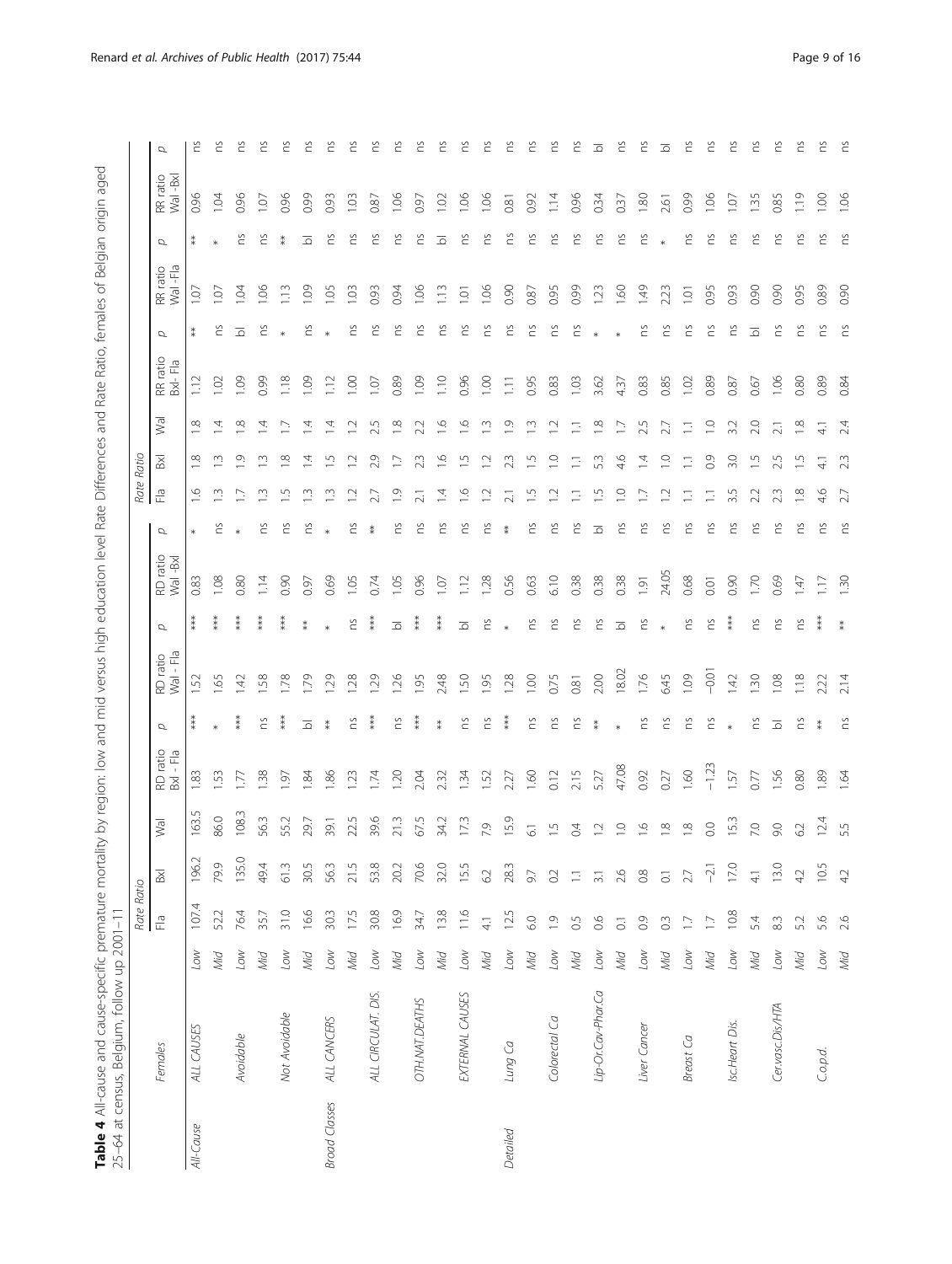| Table 4 All-cause and cause-specific premature mortality by region: low and mid versus high education level Rate Differences and Rate Ratio, females of Belgian origin aged<br>25-64 at census, Belgium, follow up 2001-11 (Continued) |            |               |           |                        |             |        |                           |        |                |    |                  |                |                |      |    |                |    |      |           |
|----------------------------------------------------------------------------------------------------------------------------------------------------------------------------------------------------------------------------------------|------------|---------------|-----------|------------------------|-------------|--------|---------------------------|--------|----------------|----|------------------|----------------|----------------|------|----|----------------|----|------|-----------|
| Alc. Rel Dth                                                                                                                                                                                                                           | $Low$ 2.5  |               | 10.4      | 10.6                   | 4.24        | ∗      | 433                       | ***    | S              | rs | $\overline{4}$   | 22             | 2.0            | 53   | *  | 38             | ∗  | 5.0  | <b>SU</b> |
|                                                                                                                                                                                                                                        | Nid        | 2.0           | $\approx$ | 6.9                    | 4.21        | $\ast$ | 3.46                      | ***    | 0.82           | rs | $\overline{4}$   | 2.0            | $\frac{0}{1}$  | 45   | ᇰ  | $\leq$         | rs | 0.84 | rs        |
| Diabetes                                                                                                                                                                                                                               | <b>NO7</b> |               | 32        | 2.9                    | 53          | č      | 38                        | rs     | 0.90           | rs | 3.7              | 2.0            | 23             | 0.56 | 2U | 0.62           | rs | 112  | rs        |
|                                                                                                                                                                                                                                        | Nid        | $\frac{8}{2}$ | -0.8      | $\frac{8}{2}$          | $-1.01$     | rs     | 0.98                      | rs     | $-0.97$        | rs | $\overline{2.1}$ | $\overline{0}$ | $\overline{4}$ | 0.36 | ᇰ  | 0.66           | rs | 85   | rs        |
| Mental/neurol. Dis                                                                                                                                                                                                                     | Low        | 5.0           | 7.5       | 10.6                   | $rac{4}{3}$ | rs     | 210                       | ***    | $\overline{4}$ | rs | $\overline{11}$  | 2.0            | 2.0            | 1.23 | č  | 1.23           | rs | S.   | rs        |
|                                                                                                                                                                                                                                        | Nid        | $\frac{8}{1}$ | 53        | 4.9                    | 3.25        | 흐      | 270                       | *      | 0.83           | rs | $\overline{1}$   | œ              | $\frac{5}{1}$  | 146  | č  | $\frac{6}{11}$ | rs | 0.82 | rs        |
| Ill Defined                                                                                                                                                                                                                            | LOW        | $\frac{8}{2}$ | 45        | 4.8                    | 5.64        | $\ast$ | 601                       | ***    | 001            | rs | $\overline{1}$   | œ.             | $\frac{1}{2}$  | 1,43 | rs | <b>1.55</b>    | *  | 108  | rs        |
|                                                                                                                                                                                                                                        | Nid        | $-0.2$        | 21        | 2.6                    | $-8.94$     | rs     | $-11.09$                  | $\ast$ | $\ddot{c}$     | rs | $\frac{6}{2}$    | $\overline{4}$ | $\frac{5}{1}$  | 1.47 | 2U | 1.62           | *  | 1.10 | rs        |
| Suicide                                                                                                                                                                                                                                | <b>NOT</b> | $\ddot{4}$    | 43        | 4.9                    | 0.97        | rs     | $\overline{\overline{a}}$ | rs     | 114            | ns | $\overline{4}$   | $\supseteq$    | $\frac{3}{2}$  | 0.90 | rs | 0.97           | rs | 1.08 | rs        |
|                                                                                                                                                                                                                                        | Nid        | $\supseteq$   | 3.5       | $\frac{5}{1}$          | 241         | č      | S                         | rs     | 0.41           | ns | Ξ                | $\tilde{c}$    | Ξ              | 1.05 | ns | 0.98           | rs | 0.93 | rs        |
| Transport Acc.                                                                                                                                                                                                                         | Low        | 34            | 28        | 5.7                    | 0.83        | rs     | $\frac{8}{2}$             | č      | 99             | ns | $\overline{2.1}$ | 21             | $\overline{c}$ | 0.97 | rs | 0.96           | rs | 0.99 | č         |
|                                                                                                                                                                                                                                        | Nid        | 0.9           | $-1.5$    | $\overline{2}$ .       | $-1.72$     | *      | 243                       | ns     | $-1.41$        | *  | $\frac{1}{2}$    | $\overline{0}$ | $\overline{4}$ | 0.34 | ᇰ  | 1.08           | ns | 3.13 | 흐         |
| Significance codes: 0 "***" 0.001 "*" 0.01 "" 0.05 'bl' [borderline] 0.1                                                                                                                                                               |            |               |           | 'ns' [non significant] |             |        |                           |        |                |    |                  |                |                |      |    |                |    |      |           |

Renard et al. Archives of Public Health (2017) 75:44 Page 10 of 16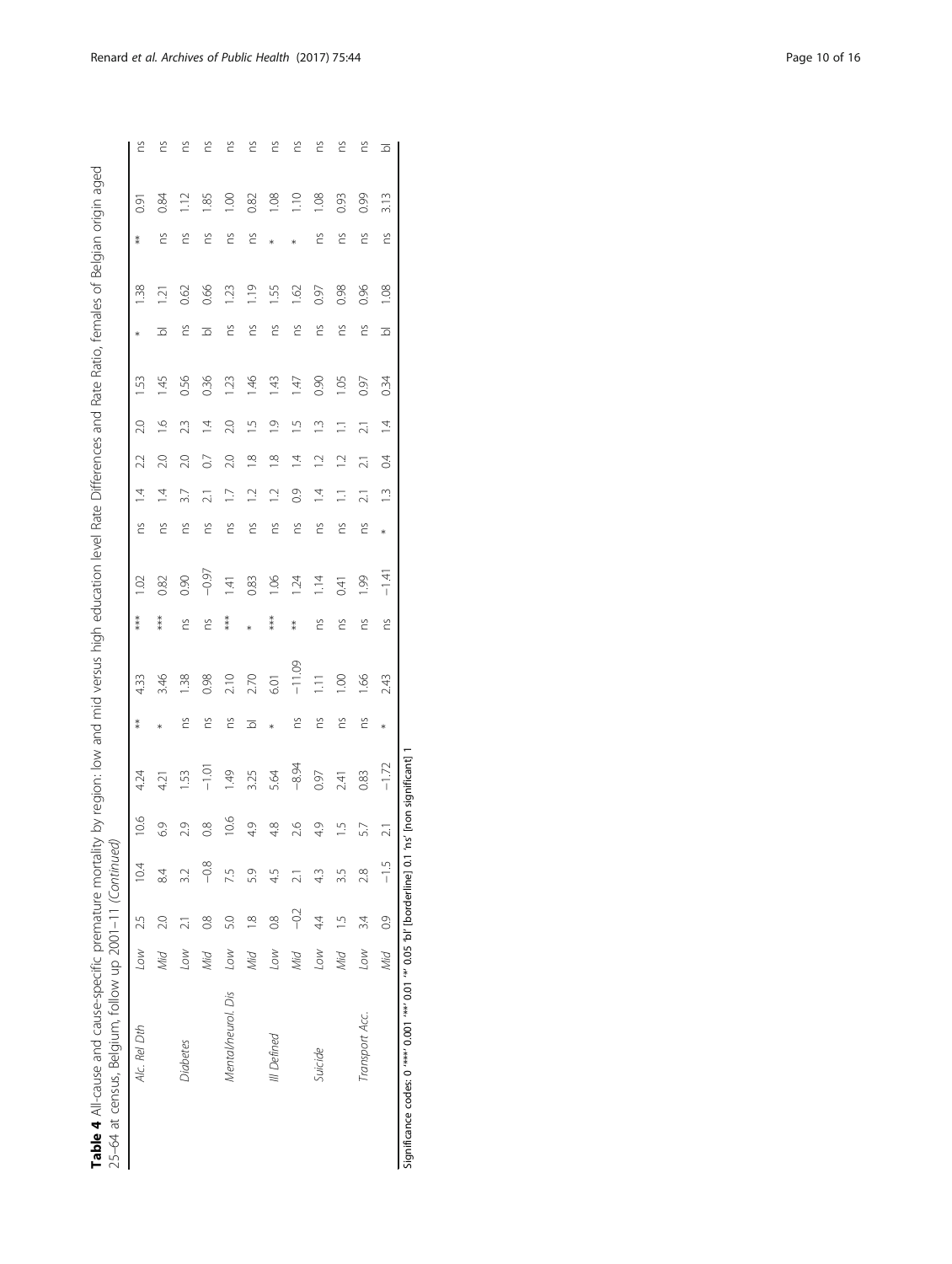<span id="page-10-0"></span>Table 5 Decomposition of the total population attributable fraction in specific causes of death by region in Belgians aged 25-64 at census 2001, 10 years follow up

|                                                     |                    | PAF, Fla | PAF, Bxl | PAF, Wal | Bxl vs Fla | р                      | Wal vs Fla | $\mathcal{P}$ | Wal vs Bxl | $\rho$       |
|-----------------------------------------------------|--------------------|----------|----------|----------|------------|------------------------|------------|---------------|------------|--------------|
| MALES                                               |                    |          |          |          |            |                        |            |               |            |              |
| All-Cause                                           | <b>ALL CAUSES</b>  | 37.6%    | 42.4%    | 41.7%    | 1.13       | $\ast$                 | 1.11       | $***$         | 0.98       | ns           |
|                                                     | Avoidable          | 28.9%    | 30.5%    | 30.0%    | 1.05       | ns                     | 1.04       | ns            | 0.99       | ns           |
|                                                     | Not Avoidable      | 8.7%     | 12.0%    | 11.6%    | 1.37       | $\star\star$           | 1.33       | $***$         | 0.97       | ns           |
| <b>Broad Classes</b>                                | <b>ALL CANCERS</b> | 12.3%    | 12.4%    | 11.0%    | 1.01       | ns                     | 0.90       | bl            | 0.89       | ns           |
|                                                     | ALL CIRCULAT. DIS. | 9.1%     | 9.9%     | 9.3%     | 1.09       | ns                     | 1.02       | ns            | 0.94       | ns           |
|                                                     | OTH.NAT.DEATHS     | 9.4%     | 14.7%    | 14.7%    | 1.56       | $***$                  | 1.56       | $***$         | 1.00       | ns           |
|                                                     | EXTERNAL CAUSES    | 6.9%     | 5.4%     | 6.7%     | 0.79       | bl                     | 0.97       | ns            | 1.23       | ns           |
| Detailed                                            | Lung Ca            | 7.0%     | 5.3%     | 6.0%     | 0.76       | $\pmb{\ast}\pmb{\ast}$ | 0.85       | $\star\star$  | 1.12       | ns           |
|                                                     | Colorectal Ca      | 0.5%     | 0.9%     | 0.3%     | 1.59       | ns                     | 0.54       | ns            | 0.34       | $\mathsf{b}$ |
|                                                     | Lip-Or.Cav-Phar.Ca | 0.8%     | 1.1%     | 0.8%     | 1.39       | ns                     | 0.95       | ns            | 0.69       | ns           |
|                                                     | LiverCancer        | 0.2%     | 0.4%     | 0.3%     | 2.02       | ns                     | 1.20       | ns            | 0.59       | ns           |
|                                                     | Prostate Ca        | 0.2%     | 0.0%     | 0.2%     | 0.10       | ns                     | 1.26       | ns            | 12.11      | ns           |
|                                                     | Isc.Heart Dis.     | 4.5%     | 4.6%     | 4.6%     | 1.01       | ns                     | 1.02       | ns            | 1.01       | ns           |
|                                                     | Cer.vasc.Dis/HTA   | 1.4%     | 1.7%     | 1.6%     | 1.21       | ns                     | 1.11       | ns            | 0.92       | ns           |
|                                                     | C.o.p.d.           | 2.0%     | 2.6%     | 2.8%     | 1.26       | b                      | 1.38       | $***$         | 1.09       | ns           |
|                                                     | Alc. Rel Dth       | 1.4%     | 3.0%     | 2.6%     | 2.18       | $***$                  | 1.89       | $***$         | 0.87       | ns           |
|                                                     | Diabetes           | 0.4%     | 0.8%     | 0.8%     | 1.73       | bl                     | 1.70       | $**$          | 0.98       | ns           |
|                                                     | Mental/neurol. Dis | 1.4%     | 2.5%     | 2.6%     | 1.81       | $\ast\ast$             | 1.82       | $***$         | 1.01       | ns           |
|                                                     | III Defined        | 0.7%     | 1.4%     | 1.5%     | 1.95       | bl                     | 2.06       | $***$         | 1.06       | ns           |
|                                                     | Suicide            | 3.4%     | 2.8%     | 3.1%     | 0.83       | ns                     | 0.91       | ns            | 1.10       | ns           |
| <b>FEMALES</b><br>All-Cause<br><b>Broad Classes</b> | Transport Acc.     | 1.8%     | 0.6%     | 1.6%     | 0.36       | $***$                  | 0.94       | ns            | 2.61       | $**$         |
|                                                     |                    |          |          |          |            |                        |            |               |            |              |
|                                                     | <b>ALL CAUSES</b>  | 29.5%    | 33.6%    | 35.4%    | 1.14       | ns                     | 1.20       | $***$         | 1.05       | ns           |
|                                                     | Avoidable          | 20.2%    | 22.1%    | 22.9%    | 1.09       | ns                     | 1.13       | bl            | 1.04       | ns           |
|                                                     | Not Avoidable      | 9.3%     | 11.6%    | 12.5%    | 1.24       | ns                     | 1.35       | $***$         | 1.08       | ns           |
|                                                     | <b>ALL CANCERS</b> | 8.6%     | 8.7%     | 8.5%     | 1.01       | ns                     | 0.99       | ns            | 0.98       | ns           |
|                                                     | ALL CIRCULAT. DIS. | 9.4%     | 9.0%     | 8.8%     | 0.95       | ns                     | 0.94       | ns            | 0.99       | ns           |
|                                                     | OTH.NAT.DEATHS     | 9.5%     | 13.6%    | 15.3%    | 1.44       | $***$                  | 1.61       | $***$         | 1.12       | ns           |
|                                                     | EXTERNAL CAUSES    | 2.1%     | 2.4%     | 2.8%     | 1.15       | ns                     | 1.36       | ns            | 1.18       | ns           |
| Detailed                                            | Lung Ca            | 3.4%     | 4.1%     | 3.2%     | 1.20       | ns                     | 0.93       | ns            | 0.77       | ns           |
|                                                     | Colorectal Ca      | 0.5%     | $-0.1%$  | 0.3%     | $-0.13$    | ns                     | 0.55       | ns            | $-4.18$    | ns           |
|                                                     | Lip-Or.Cav-Phar.Ca | 0.1%     | 0.5%     | 0.3%     | 3.73       |                        | 2.15       | ns            | 0.58       | ns           |
|                                                     | LiverCancer        | 0.3%     | 0.1%     | 0.4%     | 0.41       | ns                     | 1.45       | ns            | 3.52       | ns           |
|                                                     | Breast Ca          | 0.4%     | 0.4%     | 0.3%     | 0.89       | ns                     | 0.76       | ns            | 0.85       | ns           |
|                                                     | Isc.Heart Dis.     | 3.4%     | 2.7%     | 3.3%     | 0.79       | ns                     | 0.96       | ns            | 1.21       | ns           |
|                                                     | Cer.vasc.Dis/HTA   | 2.4%     | 2.1%     | 2.1%     | 0.89       | ns                     | 0.86       | ns            | 0.96       | ns           |
|                                                     | C.o.p.d.           | 1.8%     | 2.0%     | 2.7%     | 1.10       | ns                     | 1.49       | $***$         | 1.36       | bl           |
|                                                     | Alc. Rel Dth       | 0.8%     | 2.2%     | 2.2%     | 2.93       | $\ast\ast$             | 2.94       | $***$         | 1.00       | ns           |
|                                                     | Diabetes           | 0.6%     | 0.4%     | 0.6%     | 0.70       | ns                     | 1.06       | ns            | 1.51       | ns           |
|                                                     | Mental/neurol. Dis | 1.2%     | 2.0%     | 2.3%     | 1.66       | ns                     | 1.91       | $***$         | 1.15       | ns           |
|                                                     | III Defined        | 0.2%     | 0.9%     | 1.2%     | 4.26       | ns                     | 5.77       | $***$         | 1.35       | ns           |
|                                                     | Suicide            | 0.6%     | 0.9%     | 0.7%     | 1.33       | ns                     | 1.02       | ns            | 0.76       | ns           |
|                                                     | Transport Acc.     | 0.5%     | 0.0%     | 0.7%     | 0.06       | ns                     | 1.37       | ns            | 21.44      | bl           |

Significance codes: 0 '\*\*\*' 0.001 '\*\*' 0.01 '\*' 0.05 'bl' [borderline] 0.1 'ns' [non significant] 1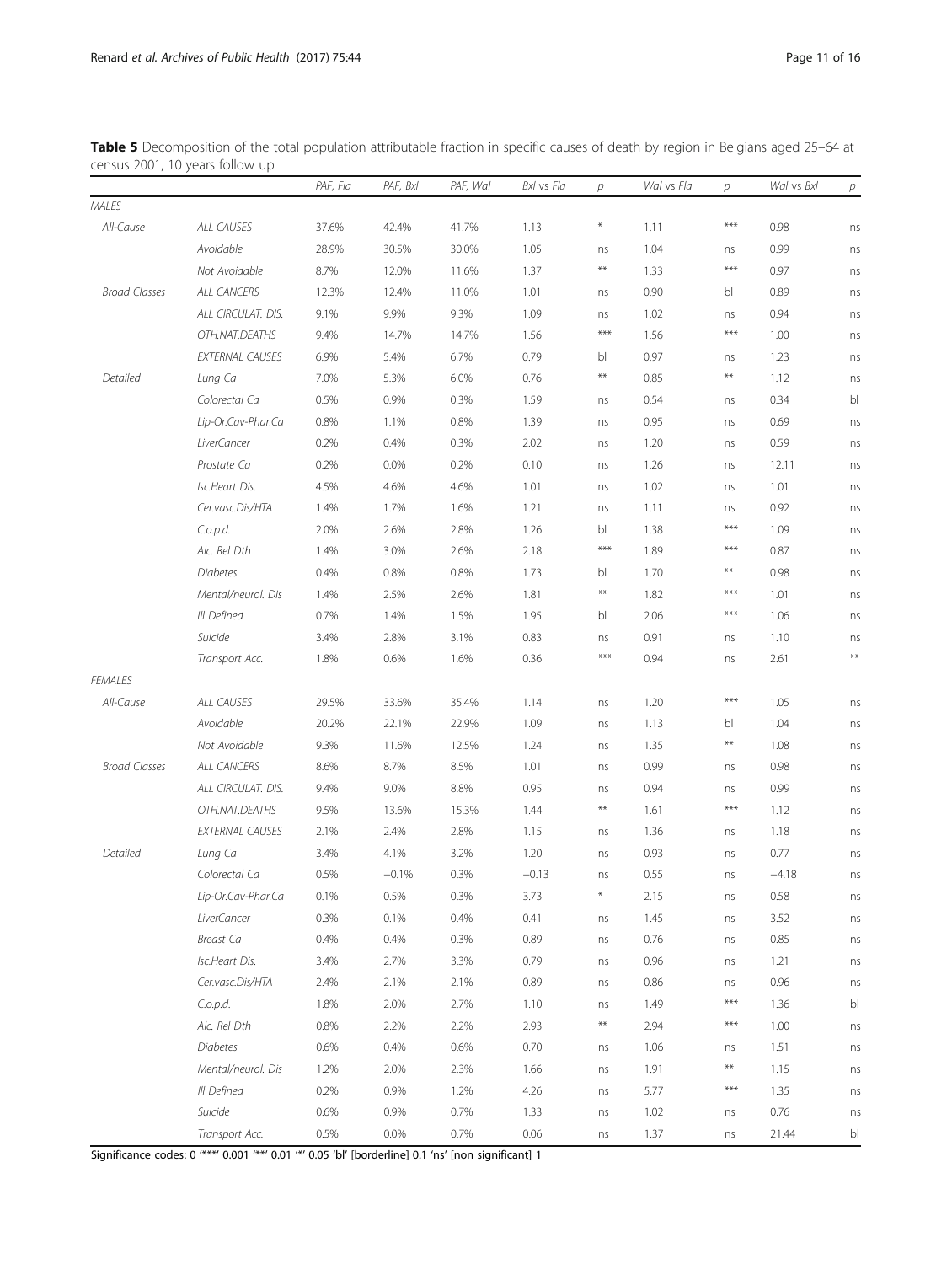<span id="page-11-0"></span>

#### **Discussion**

During the 2000s, Belgium was characterized by a high premature mortality rate compared to the average of the EU15 countries [[17\]](#page-15-0). As overall country-level rates can hide important disparities, this paper examined the regional and educational health gaps in premature mortality rates, compared the educational inequalities across the Belgian regions and decomposed the inequality population-level impact into its main causes. The study focused on people of Belgian nationality.

#### Summary of previous work

Previous research has documented important mortality differences at the regional or district level in Belgium [[10](#page-14-0)–[17](#page-15-0)] with consistently higher rates in Wallonia (especially in the poorest districts of the Hainaut province) and Brussels as compared to Flanders (with the lowest rates in the eastern districts of the province of Limburg) since World War 2. Until the turn of the century, the link between individual SE characteristics and mortality could only be investigated through ecological studies because of the lack of appropriate data at the individual level. The constitution, in the early 2000s, of a "National Mortality Database" [[6,](#page-14-0) [20](#page-15-0)], aiming to perform a populationbased mortality follow-up, finally allowed for the study of SE mortality differentials in Belgium. Several studies, first based on the 1991 census and later on the 2001 census, assessed the magnitude of the SE health gap (and its change over time) in terms of differences in life expectancy [[5\]](#page-14-0), health expectancy [\[7](#page-14-0), [8](#page-14-0)], all-cause and cause-specific mortality [\[6, 9](#page-14-0)] in Belgium.

Results from individual studies about inequalities are difficult to compare with each other because they generally present variations in the design of the follow up, the age limits and the standard population. Moreover, by focusing on the Belgian population, our results are not comparable with studies that also included migrant populations. However, a recent European study included Belgium in cross-country comparisons of inequalities in mortality [\[1](#page-14-0), [2](#page-14-0)]. This study used 2 years of follow up and focused on people aged 30–74 at entry, which is 10 years older than in our study. Major inequalities were revealed in the Eastern European countries (with RDs in men exceeding 1500 per 100,000 PY and RRs situated between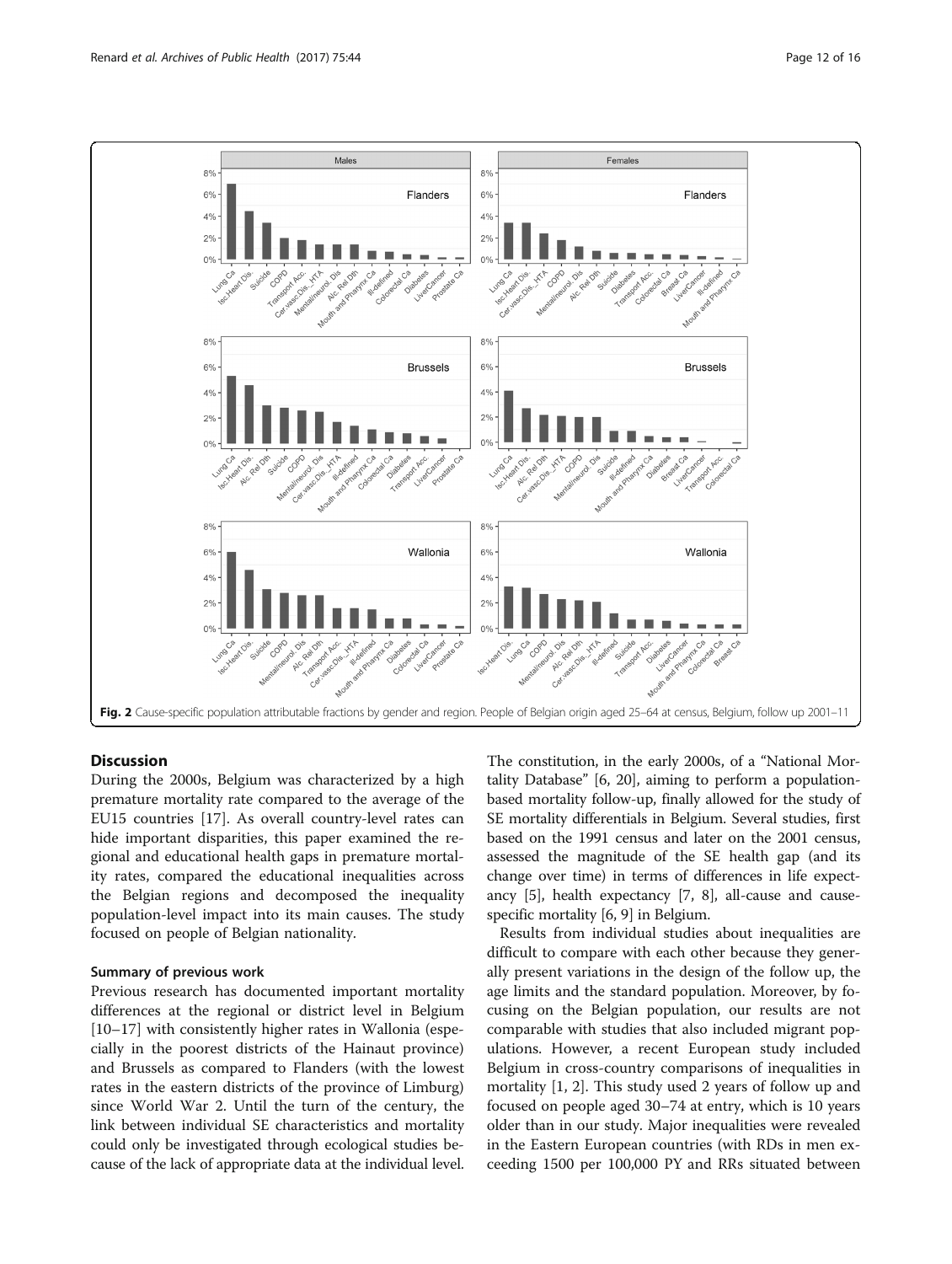2.6 and 3.3), rather large inequalities in Northern Europe (with RDs in men between 500 and 700 per 100,000 PY and RRs around 2), an inhomogeneous pattern in Western Europe (RDs in men between 300 and 600 per 100,000 PY, RRs between 1.6 and 2.4), and lower inequalities in Southern Europe (RDs in men between 250 and 400 per 100,000 PY and RRs around 1.6). As compared to the other European countries, inequalities in Belgium could be qualified as moderately high, with a RD and RR in men respectively equal to 385 per 100,000 PY and 1.86, while the mean RD for all the countries was 636 (range: 234–1696) and the mean RR was 2.1 (range: 1.51–3.26).

Only few studies jointly analyzed the effects of place of residence (region, province, district) and SE characteristics. Deboosere et al. [\[17\]](#page-15-0) examined the district-level patterns of all-cause mortality in the 1990s with and without adjustment for individual SE variables and concluded that individual SE characteristics accounted for half of the mortality risk excess in the poorer districts of the old industrial belt of the Walloon region. Van Hemelrijck et al. [\[19](#page-15-0)] found a weak effect of area-level unemployment and percentage of laborers on the subdistrict mortality RR, in addition to the effect of individual SE characteristics.

The analysis of inequalities by region has however not yet been performed by specific cause of death.

#### Summary of main findings

Large premature mortality excesses were observed in Brussels and Wallonia as compared to Flanders, which is in line with previous geographical mortality studies in Belgium. Our focus on people of Belgian origin increased the magnitude of those mortality excesses even further compared to studies including all residents, which is expected given both the mortality advantage in first generation migrants [[21](#page-15-0), [22](#page-15-0), [42\]](#page-15-0) and their higher representation in Wallonia and particularly in Brussels. In line with previous findings of Deboosere et al. in the 1990s [\[18](#page-15-0)], our analysis showed significant regional differences for premature mortality at the global level and within each level of education. The results of the Poisson regression also revealed that the educational distributions do not explain at all the regional differences in mortality. The level of employment in men accounts for a small part of the regional differences, while up to half of the differences can be explained by the housing score, which is a proxy for wealth.

With respect to inequalities in all-cause mortality, the largest inequalities were observed in Brussels and the lowest in Flanders, independently of the three inequality indices used. Important regional differences in absolute inequalities (RDs) were observed, but relative differences (RRs and PAFs) were weak. This pattern was observed for all-cause as well as for most specific causes of premature mortality.

The ranking of the cause-specific PAFs revealed a higher health impact of inequalities in causes combining a high mortality rate and a high relative inequality, with lung cancer and ischemic heart disease on top for all regions and both sexes. Suicide, COPD and cerebrovascular diseases also ranked high. The ranking of the contribution of the specific causes of death showed few differences between the regions.

#### Interpretation and policy implication

Our results clearly show that the mortality excess in Brussels and Wallonia is still persisting. While this health gap appears to be difficult to eliminate in the context of unequal economical background between the different regions, this study, as well as two previous ones, showed that individual SE variables accounted only for half of the regional differences. The distribution of poverty in the regions (approached by the housing score), and to a lower extent, the employment status (in men only) are the main individual SE factors that explaining half of the regional difference, while educational level does not account. Up to now, the residual regional effect on mortality has not yet been elucidated, and could involve several factors such as: other macroeconomic variables that could not be captured by the existing data, cultural habits leading to less healthy lifestyle in some regions, effects of indoor and outdoor pollution and/or differences in health policies or health care management. In a multilevel analysis, Van Hemelrijck et al. [[19](#page-15-0)] showed small additional effects of two aggregated variables, the level of unemployment and the percentage of laborers in the district. This means that an important unexplained residual regional effect remains after adjusting for individual and some macro SE variables. Further studies should try to disentangle the respective roles of those other risk factors in order to support policies oriented to reducing the health gap.

Larger inequalities were observed in the regions that also had higher mortality rates, and particularly in Brussels. The magnitude of the regional differences in inequality differs when it is expressed in absolute (RDs) or relative (RR and PAFs) terms, which is quite expected since the ASMR varies greatly between the regions. Indeed, when a region has high mortality rates, larger RDs will be observed for a same RR between ELs. In this study, however, we also observed higher relative inequalities in the regions with higher mortality rates, which is less expected. Indeed, since high RRs are more easily observed when the denominator is small (low mortality rates), observing a higher RR in a region that also have high rates, as compared to a region with lower rates, can only be observed when inequalities are strong.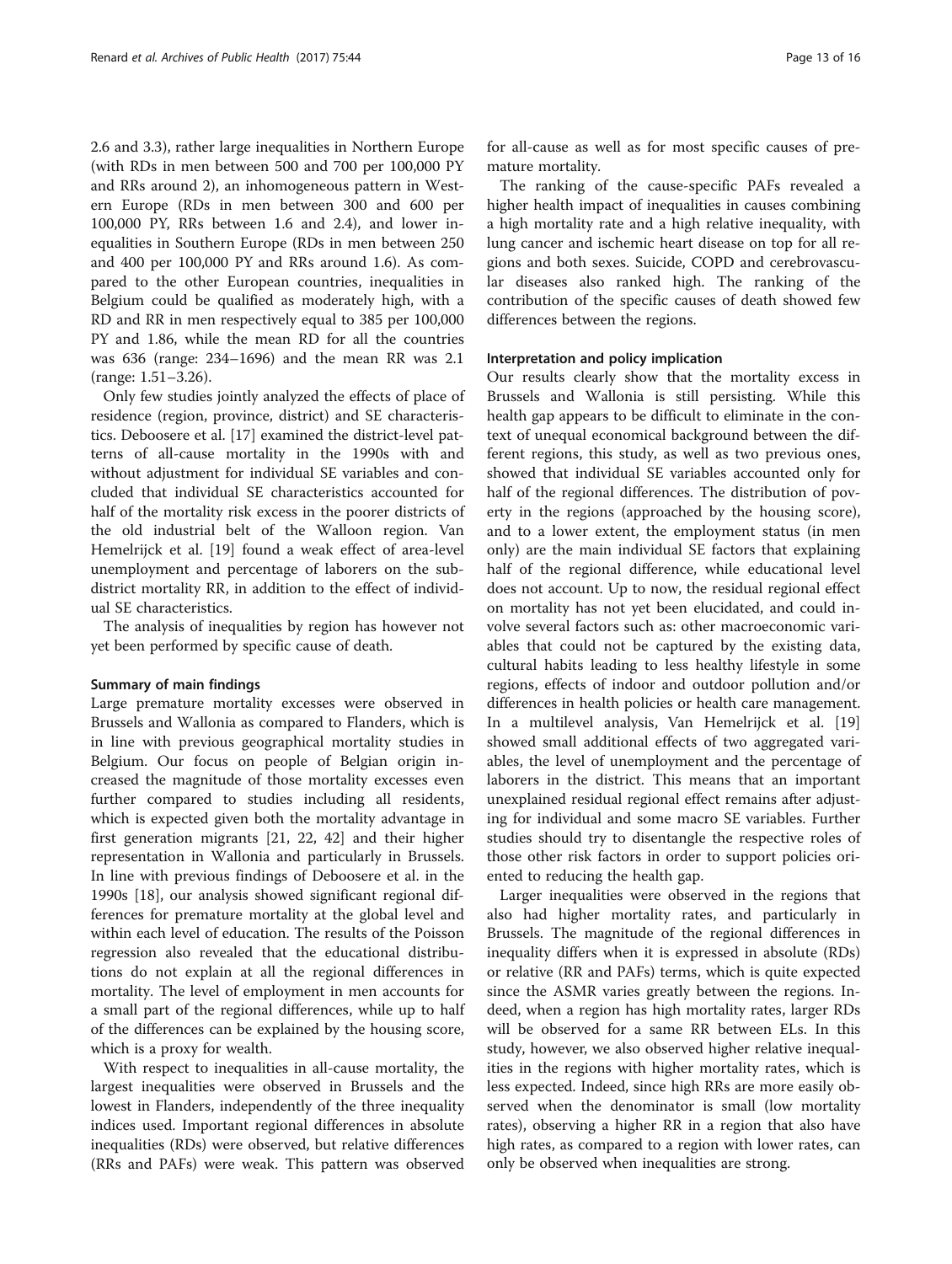The more unfavorable situation of Belgians living in Brussels, with respect to both mortality rates and inequality as compared to Flanders and even to Wallonia, should be interpreted in the light of the particular situation of this region. Indeed, in contrast to the other regions, the Brussels region is actually a big city without rural/suburban areas. There is a well-known 'town attraction', where people with social problems tend to move towards big cities to search for solutions, leading to some poverty concentration.

The PAF decomposition in specific causes is of major interest for policy-making since it can help set priorities by addressing inequalities in the causes with the highest population level impact. Causes of death combining high mortality rates and high inequalities rank highest. It is important to note that the causes ranking highest for the population-level inequality impact are related to major risk factors and in some measure amenable to health promotion measures. The ranking varies little by region, with the exception of a higher ranking of the PAF for alcohol-related deaths in Brussels, together with a lower PAF for transport accidents, which is expected given its lower mortality rate. Policies addressing inequalities in smoking, obesity and cholesterol level, as well as the medical management of ischemic and cerebrovascular diseases can be recommended in all three regions; ideally, a comprehensive "national and regional" policy should be implemented. Particular attention should be paid to the health of the low educated people in Brussels.

#### Strengths and limitations

For the first time, inequalities were comprehensively measured and compared at the regional level. In the Belgian situation, where many public health responsibilities are transferred to the regional level, the calculation of inequality indices for each region is highly relevant to support regional policies. Inequalities were analyzed both for all-cause and for cause-specific premature mortality, using various inequality indices, namely the absolute and relative RDs and the PAF. By taking into account the EL distribution, the PAF is probably the best population-based measure to estimate the impact of inequalities on the total population health. It is also the first time that the cause-specific mortality inequalities were expressed by region in terms of a contribution to the total PAF.

By combining national census data with mortality data, the study covered practically the complete Belgian population. The large size of the cohort ensures a good statistical power.

It is important to note that the conclusions only apply to the Belgian population. Migrants registered with another nationality at birth were not included. As they

represented a substantial fraction of the population, especially in Brussels, and they also experience lower mortality rates than the Belgians, our findings should not be extrapolated to the whole population. This choice on focusing on Belgian people only was made in first instance to keep a certain homogeneity in the population under study, since migrants have various backgrounds and socioeconomic levels. Secondly, as the proportion of migrants varies between regions, nationality may represent a confounding factor in regional comparisons. Health inequalities should also be specifically studied in migrants, taking into account their ethnic specificities.

By definition, people living in Belgium without being registered were also not part of the studied population.

The percentage of missing values for the EL indicator was rather low, with some disparities between regions. We did not impute the missing values as we cannot expect them to be missing at random. Instead, we just treated them as a separate category. Since the study population included people of Belgian origin only, the language was probably not expected to be a barrier to answer the census questionnaire (as it could be in migrants). People hospitalized or severely sick at the time of the census were very likely not to have answered the questionnaire. Also part of the homeless people could not receive the post-mailed questionnaire; this led to missing values for all SE variables for the more sick or the more deprived people. In the Poisson models estimating RRs for all-cause mortality, the cases with missing SES were treated as a separate category for all three SE variables; as expected, those cases appeared to experience higher mortality rates than all other categories. This poorer health status in non-respondents is in line with previous findings related to the 1991 census [\[5](#page-14-0)]. In the subsequent analysis, we used as pairwise measures the low-versus-high and mid-versus-high RR and RD, and did not make use of the missing-value group; this is likely to lead to an underestimation of the inequalities (conservative bias).

Some inaccuracy in cause of deaths codification exists, resulting in 8% of ill-defined codes in the considered age group [[17\]](#page-15-0), and in an underestimation of cause specific rates. This could possibly be more the case in lower SE classes (if less efforts are made to get an accurate diagnosis in less than in more educated people), resulting in underestimated cause-specific inequalities (conservative effect).

Age limits for 'premature mortality' vary in literature. Our study covered people aged 25–64 at baseline, allowing them to reach at maximum 69 years at the end of the follow-up period. Our findings cannot be generalized to other age groups, and any comparison with other studies has to take the age range in consideration.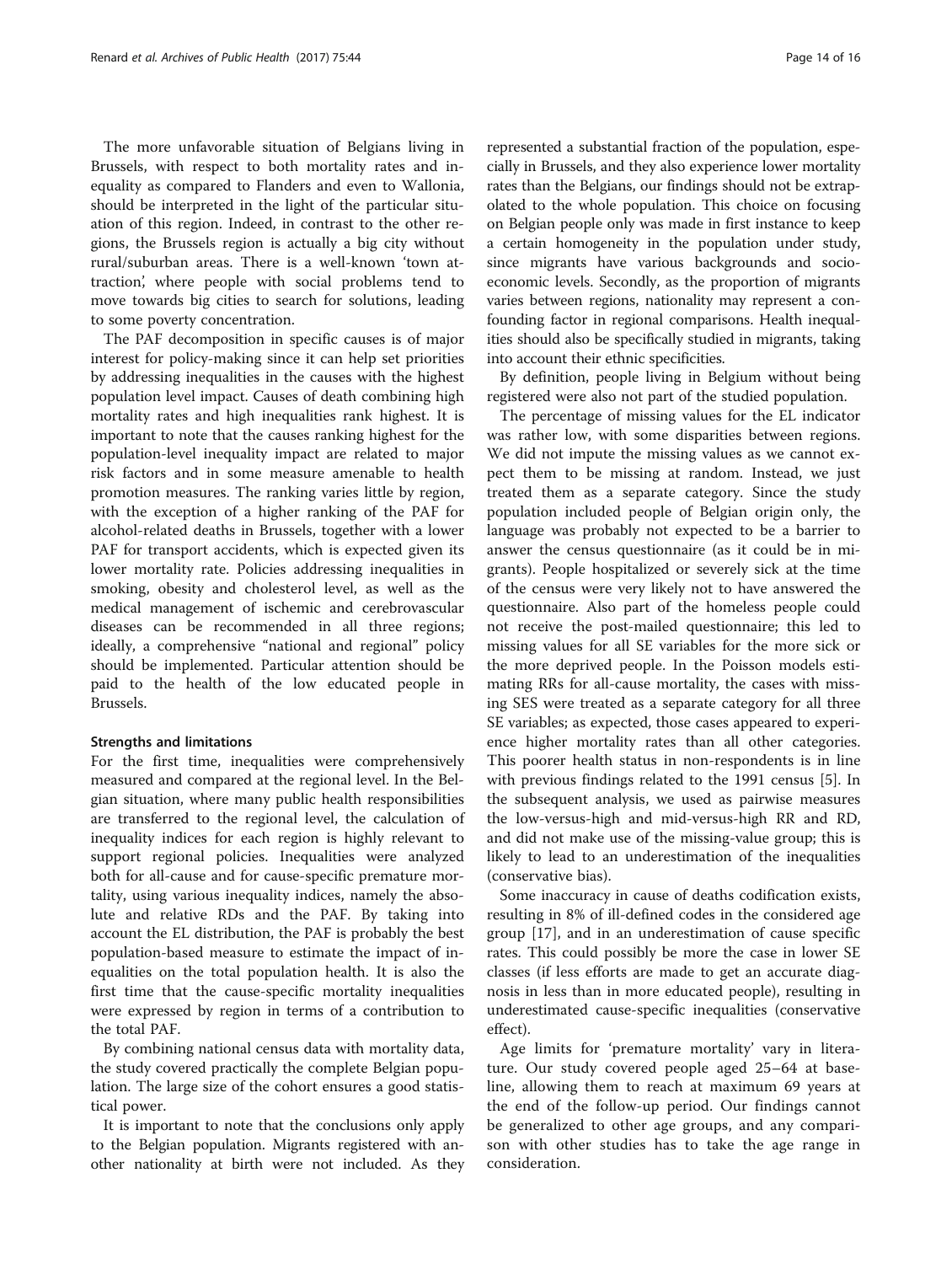<span id="page-14-0"></span>We chose the old European population as a standard population- even if a new one is now proposed by Eurostat - since this had been used in 2014 and 2016 European comparisons [[43, 44](#page-15-0)]. Of course, the standardized rates are sensitive to the standard population, but most probably the impact on the inequalities will not be very important.

#### Conclusions

Regional disparities in premature mortality persist in Belgium, with much higher rates in Brussels and Wallonia than in Flanders, and this within each EL. Individual SE characteristics only account for half of these regional differences, especially the unequal distribution of poverty and employment status between the regions. Explanations for the residual regional effect should be searched in macroeconomic characteristics, differences in lifestyles and in inside/outside air pollution, differences in health policies and in health care management.

Regional educational inequalities in premature mortality were studied for the first time and revealed higher absolute inequalities in Brussels and Wallonia compared to Flanders, as well as a weak excess in relative inequalities.

The PAF decomposition in specific causes and its ranking according to the highest population-level impact of the inequalities in mortality is important for the policy-making process, since it can help set priorities by addressing inequalities in the causes with the highest population level impact. Causes ranking highest for the population-level inequality impact are lung cancer, ischemic heart disease, suicide, cerebrovascular disease, most of which are related to major risk factors like alcohol or tobacco consumption, and in some extent amenable to health promotion measures. The rankings varied little by region, with the exception of a higher ranking of the PAF for alcohol-related deaths in Brussels, together with a lower PAF for transport accidents.

#### Additional files

[Additional file 1: Table S1a.](dx.doi.org/10.1186/s13690-017-0212-x) Age-adjusted all-cause premature mortality rates (ASMR) in males by educational level, region and origin, Belgium 2000s; people aged 25–64 at census, 10 years follow up. Table S1b. Age-adjusted premature mortality rates (ASMR) in females by educational level, region and origin, Belgium 2000s; people aged 25–64 at census, 10 years follow up. Table S2 Codes of deaths selected for the analysis, in ICD9 and ICD10. Table S3a. Age-adjusted cause-specific premature mortality rate (ASMR), by region and educational level in Males, Belgium 2000s; Belgian men aged 25–64 at census, 10 years follow up. Table S3b. Age-adjusted cause-specific premature mortality rate (ASMR), by region and educational level in females, Belgium 2000s; Belgian women aged 25–64 at census, 10 years follow up. (PDF 605 kb)

#### Acknowledgments

The authors thank Statistics Belgium for providing us the census data, the mortality data, and the population data. The authors are grateful to Didier Willaert for the preparation of the data files.

#### Funding

None.

#### Availability of data and materials

A request should be addressed to the Privacy commission to ask and justify the secondary access to the data, and to the Vrije Universiteit Brussels, Faculty Sociology, Interface demography, to receive the data.

#### Authors' contributions

FR and PD designed the protocol and led the project. PD collected the necessary data. FR and BD performed the statistical analyses. All authors contributed to the interpretation of results. FR wrote the first draft, with all authors providing critical comments. All authors read and approved the final manuscript.

#### Ethics approval and consent to participate

Statistical Supervisory Committee of the Commission for the Protection of Privacy: "Beraadslaging STAT nr 20/2014 van 16 september 2014".

#### Consent for publication

All authors read and approved the final manuscript.

#### Competing interest

The authors declare that they have no competing interests.

#### Publisher's Note

Springer Nature remains neutral with regard to jurisdictional claims in published maps and institutional affiliations.

#### Author details

<sup>1</sup>Department of Public Health and Surveillance, Scientific Institute of Public Health (WIV-ISP), Rue Juliette Wytsmanstraat 14, 1050 Brussels, Belgium. <sup>2</sup>Interface Demography, Section Social Research, Vrije Universiteit Brussels Brussels, Belgium.

# Received: 7 April 2017 Accepted: 29 June 2017<br>Published online: 16 October 2017

#### References

- 1. WHO Regional Office for Europe. Health 21: the health for all policy framework for the WHO European region. Copenhagen: World Health Organization; 1999.
- 2. Marmot M, Friel S, Bell R, Houweling TA, Taylor S. Closing the gap in a generation: health equity through action on the social determinants of health. Lancet. 2008;372(9650):1661–9.
- 3. Executive Agency for Health and Consumer. Second Programme of Community Action in the Field of Health 2008–2013. European Commission; 2007.
- 4. Braveman PA. Monitoring equity in health and healthcare: a conceptual framework. J Health Popul Nutr. 2003;21(3):181–92.
- 5. Deboosere P, Gadeyne S, Van Oyen H. The 1991–2004 evolution in life expectancy by educational level in Belgium based on linked census and population register data. Eur J Popul. 2008;25(2):175–96.
- 6. Gadeyne S. The ultimate inequality : socio-economic differences in all-cause and cause-specific mortality in Belgium on the first part of the 1990s. Centrum voor Bevolking en Gezinsstudie: Brussels; 2006.
- 7. Bossuyt N, Gadeyne S, Deboosere P, Van Oyen H. Socio-economic inequalities in health expectancy in Belgium. Public Health. 2004;118(1): 3–10.
- 8. Van Oyen H, Charafeddine R, Deboosere P, Cox B, Lorant V, Nusselder W, et al. Contribution of mortality and disability to the secular trend in health inequality at the turn of century in Belgium. Eur J Publ Health. 2011;21(6): 781–7.
- 9. Renard F, Gadeyne S, Devleesschauwer B, Tafforeau J, Deboosere P. Trends in educational inequalities in premature mortality in Belgium between the 1990s and the 2000s: the contribution of specific causes of death. J Epidemiol Community Health. 2017;71(4):371–80.
- 10. Renard F, Deboosere P, Tafforeau J. Mapping the cause-specific premature mortality reveals large between-districts disparity in Belgium, 2003–2009. Archives Public Health 2015;73(1):13-doi:[10.1186/s13690-015-0060-5](http://dx.doi.org/10.1186/s13690-015-0060-5).